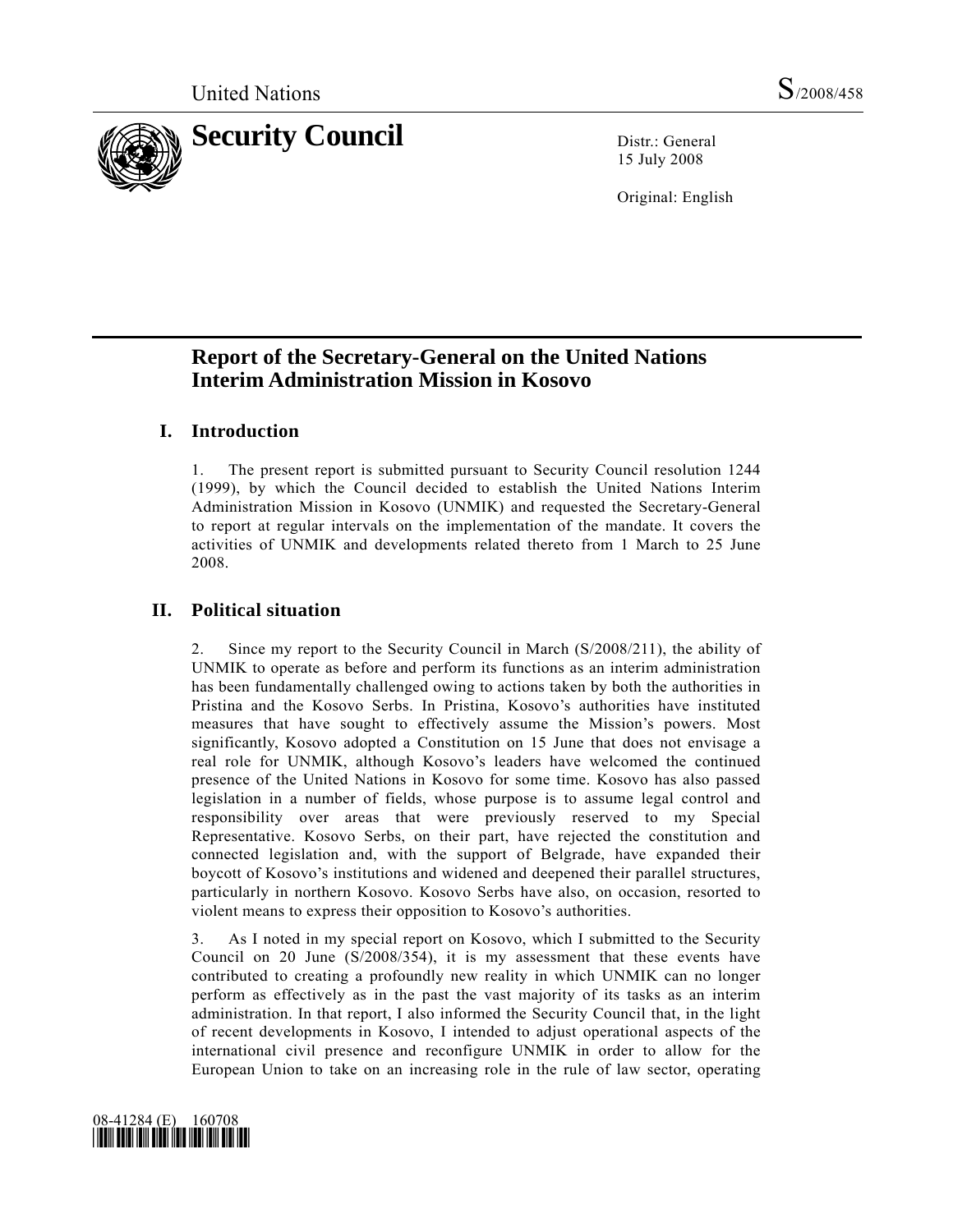under resolution 1244 (1999) and under a "United Nations umbrella", headed by my Special Representative. In conjunction with this reconfiguration, I also informed the Council that my Special Representative, Lamberto Zannier, would engage in dialogue with Belgrade in six key areas of practical mutual concern as set out in my letter to President Tadić (S/2008/354, annex I): police, courts, customs, transportation and infrastructure, boundaries and Serbian patrimony. The dialogue would be brought forward in close consultation with the authorities in Pristina and with key stakeholders. Following the meeting of the Security Council on 20 June, and in the light of the fact that the Security Council is unable to provide guidance, I have instructed my Special Representative to move forward with the reconfiguration of UNMIK as set out in my special report, in order to adapt UNMIK to a changed reality and address current and emerging operational requirements in Kosovo.

4. Following the 17 February declaration of independence by the Kosovo Assembly, the authorities in Pristina have taken a number of steps to assert their authority in Kosovo. On 9 April, the Kosovo Assembly adopted the "Constitution of the Republic of Kosovo", which came into force on 15 June, along with a package of laws covering decentralization and borders, and authorizing the creation of a Kosovo Foreign Ministry and Intelligence Service. The constitution makes no mention of any role or function of the United Nations and does not contain a reference to resolution 1244 (1999). The Kosovo authorities have, however, welcomed the continued presence of the United Nations in Kosovo. They have committed themselves to implementing in full the Comprehensive Proposal for the Kosovo Status Settlement prepared by my then Special Envoy for the Kosovo Future Status Process, Martti Ahtisaari, and conveyed to the Security Council on 26 March 2007 (S/2007/168/Add.1). In addition to the adoption of the constitution and connected legislation, on 10 June the Kosovo Assembly adopted a national anthem and on 17 June the Kosovo Government authorized the establishment of nine "embassies" in Member States that have recognized the declaration of independence. On the ground, there have been several instances where Kosovo authorities have openly challenged the authority of UNMIK, in particular with regard to the application of property and vehicular traffic law.

5. Kosovo Serbs have continued to strongly oppose the declaration of independence and have manifested this through continued protests, some of which have turned violent. Kosovo Serb political leaders, and the authorities in Belgrade, have also declared their opposition to the deployment of a European Union rule of law mission in Kosovo Serb-majority areas, and have stressed that they will cooperate only with UNMIK. A small number of Kosovo Serb political representatives, including the two Kosovo Serb government ministers, as well as some Kosovo Police Service (KPS) and Kosovo Correctional Service officers, have returned to work in Kosovo structures at the central and municipal levels. However, the Kosovo Serb boycott of Kosovo's institutions has been expanded, and their attempts to entrench parallel structures have continued, with the support of Belgrade. The Government of Serbia has attempted to assert its authority in Kosovo Serb-majority areas in Kosovo, particularly in northern Kosovo, through the operation of Serbian railways and courts there. Belgrade has also instructed Kosovo Serbs to stop working for Kosovo's institutions and to renounce their salaries in order to receive payments from Serbia directly. This has affected, most significantly, Kosovo Serbs working for the KPS in southern Kosovo, as well as Kosovo Correctional Service staff, judges and court staff from courts north of the Ibër/Ibar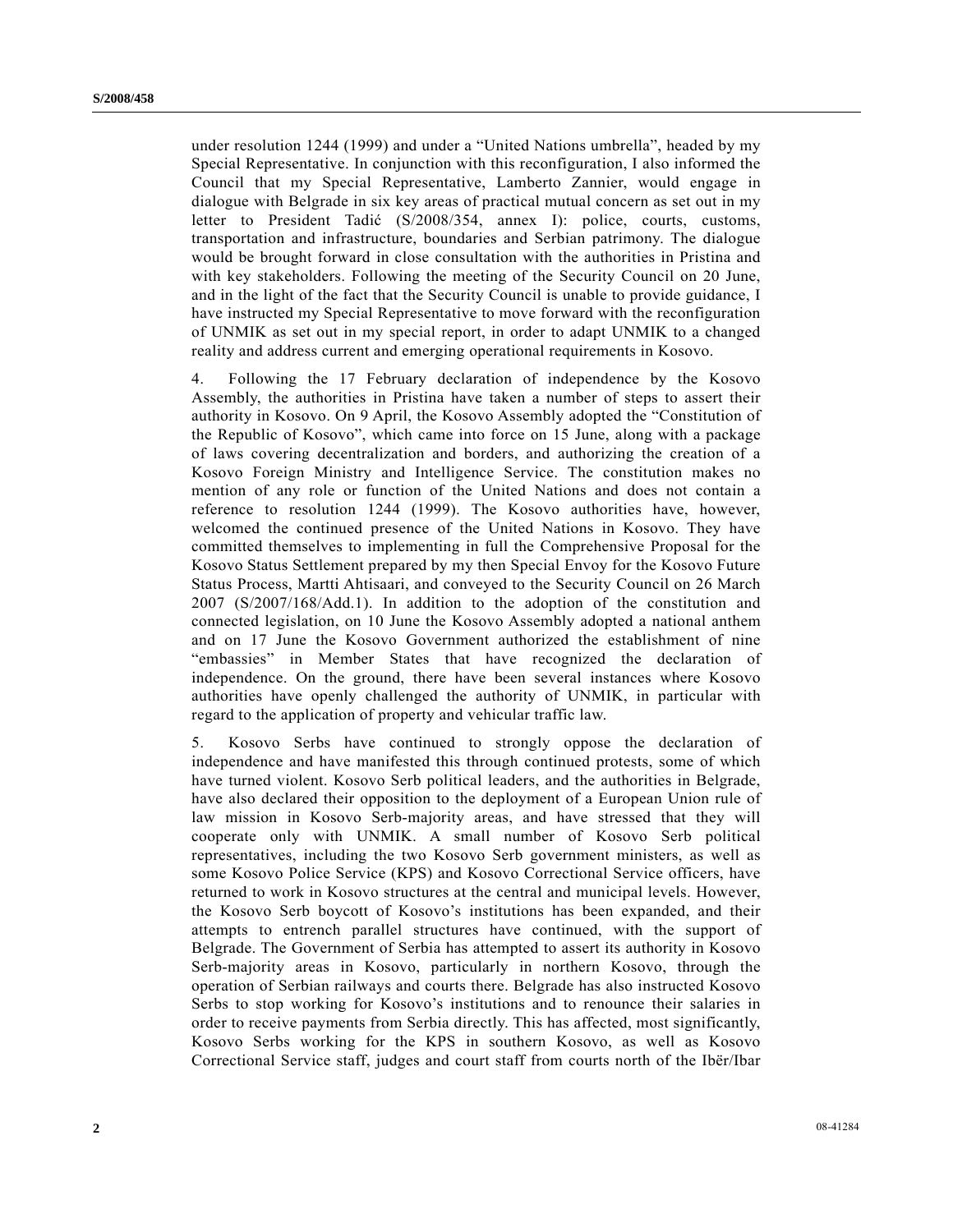River. On 22 May, 48 Kosovo Serb UNMIK customs staff resigned from their posts. In response, Kosovo authorities have implemented a policy of suspension with pay for Kosovo Serbs who are boycotting Kosovo institutions, even though some of these Kosovo Serbs continue to receive salaries from Belgrade.

6. During the reporting period, President Tadić, Prime Minister Koštunica, Vice-President of the Serb Radical Party Nikolić, and other senior Serbian officials visited Kosovo Serb-majority areas in Kosovo. Many of those visits were carried out in the context of campaigning for Serbian parliamentary and local municipal elections held on 11 May and took place without incident. The elections were organized by the Serbian Electoral Commission in 23 out of 30 municipalities in Kosovo where Kosovo Serbs live. UNMIK neither hindered nor supported the elections, and declared the results of the local municipal elections invalid. Following these elections, Serbian officials and Kosovo Serb leaders started to establish parallel municipal government structures in accordance with Serbian law. Some Kosovo Serb leaders, in particular those from Kosovo Serb-majority municipalities in northern Kosovo, have also expressed their intention to set up a Kosovo Serb Assembly, and have been supported by the Serbian Ministry for Kosovo and Metohija. On 18 June, executive decisions appointing municipal representatives on an interim basis in five Kosovo Serb-dominant municipalities which were enacted to ensure continued local government political representation following the Kosovo Serb boycott of local elections in November 2007 — expired. In the three Kosovo Serb-majority municipalities in northern Kosovo — Leposaviq/Leposavić, Zveçan/Zvečan and Zubin Potok — these positions are currently being filled by Kosovo Serbs who base their legitimacy on the results of the 11 May Serbian elections, and no incidents have been reported. However, in other areas of Kosovo, such as in the municipality of Shtërpcë/Štrpce and in the village of Graçanicë/Gračanica (Pristina region), this has led to political confrontation with existing municipal and local governance structures, as well as with representatives of other communities living in these areas.

## **III. Security**

7. While the general security situation remains calm on the surface, Pristina's declaration of independence and the entry into force of the Kosovo constitution, and reactions by Kosovo Serbs and Belgrade have increased tension between the Kosovo Albanian and Kosovo Serb communities. On 14 March, the UNMIK courthouse in northern Mitrovicë/Mitrovica was forcefully seized by Kosovo Serb judicial employees protesting and asking to be reinstated in their positions. On 17 March, an UNMIK police operation, supported by KFOR, re-established UNMIK control over the court. However, during the operation, UNMIK police and KFOR came under attack by the protesters and a violent confrontation ensued, which resulted in the tragic death of an international police officer from Ukraine, and in the wounding of 64 UNMIK police officers, 24 KFOR soldiers and several Kosovo Serb protesters. Thirty-two protesters were temporarily detained, but released later in the day. The incident led to a 36-hour withdrawal of UNMIK police from northern Mitrovicë/Mitrovica, leaving KFOR as first responder during the interim period. On 19 March, UNMIK police resumed normal policing duties in the area. Calm was restored in northern Mitrovicë/Mitrovica, where peaceful demonstrations resumed in front of the courthouse. Police investigations into these criminal acts are ongoing.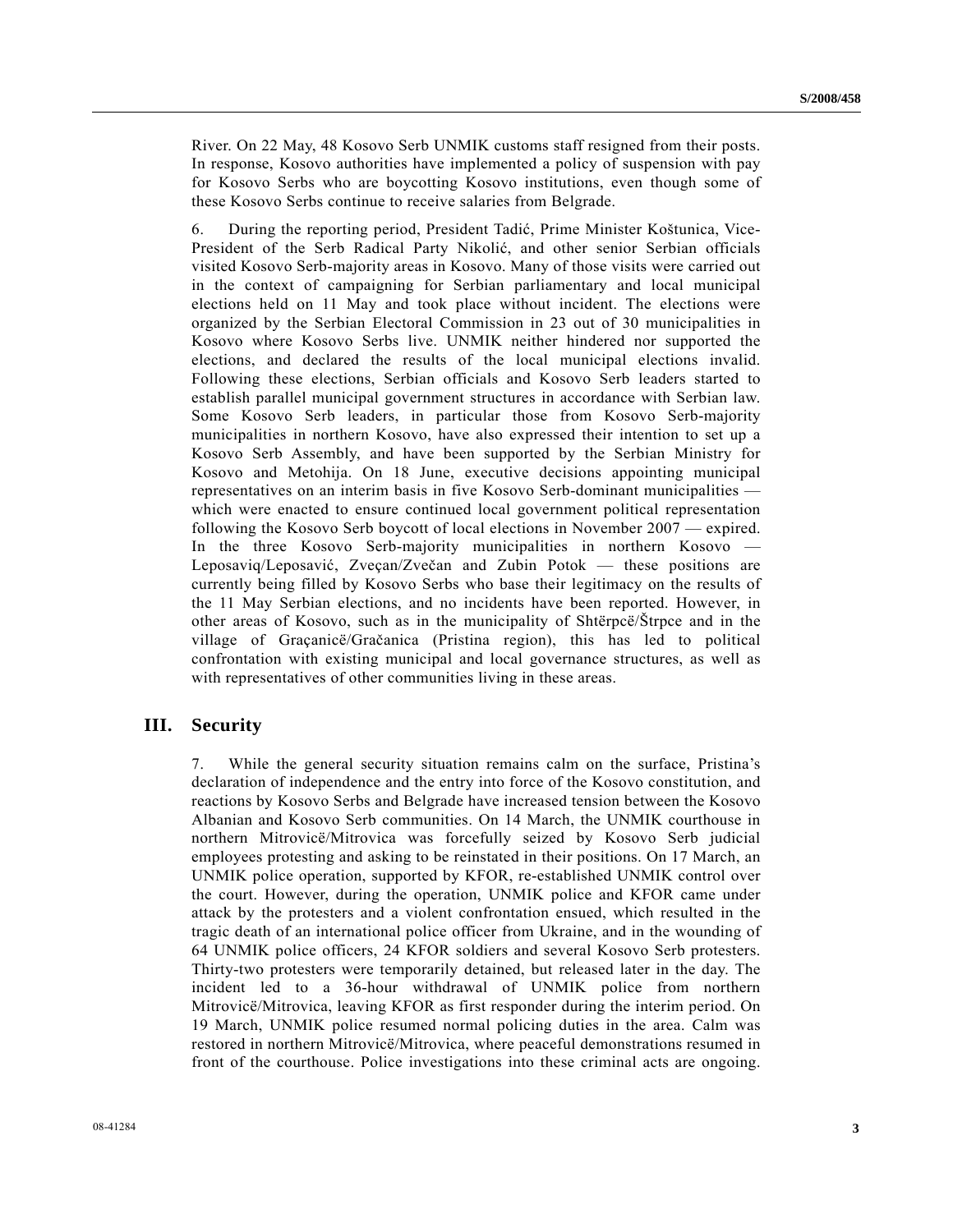An independent investigation into the events in and around the operation to regain control of the Mitrovica courthouse was conducted at my request by Francis Ssekandi. The results of that inquiry have been submitted to me and are under review.

8. The availability of large quantities of illicit arms in Kosovo during this sensitive period is cause for significant concern. On 27 April, KPS and KFOR carried out an operation that led to the discovery of a major weapons cache near Zhegër/Žegra (Gjilan/Gnjilane region), close to the border with the former Yugoslav Republic of Macedonia. Police found a large amount of arms and ammunition hidden in two vehicles with Kosovo number plates, including two anti-aircraft guns, and numerous rocket grenade launchers, machine guns and rifles. Four Kosovo Albanian males were arrested on arms-trafficking charges in connection with that raid. Two days earlier, police had confiscated several kilograms of explosives and an automatic rifle in northern Mitrovicë/Mitrovica; three Kosovo Serbs were arrested in connection with that seizure. Three weeks later, on 19 May, several kilograms of explosives and 3,500 rounds of ammunition were seized and a Kosovo Albanian was arrested near Kaçanik/Kačanik.

## **IV. Rule of law**

9. Since the declaration of independence, the Municipal and Minor Offences Courts in the Kosovo Serb-majority municipality of Leposaviq/Leposavić have functioned as part of the court system of the Republic of Serbia. The Municipal and Minor Offences Courts in Zubin Potok are currently closed. Court staff has been instructed by Belgrade to resign and close their bank accounts with the Kosovo Judicial Council, while the Court Liaison Offices of the Kosovo Ministry of Justice, which facilitate access to justice for Kosovo Serbs, have ceased most of their official operations owing to security concerns. The Kosovo Judicial Council and the Kosovo Ministry of Justice continue to pay salaries to all court staff, and to all Court Liaison Offices and prosecutors' office staff, pending their return to work. UNMIK representatives have met with representatives of Kosovo Serb judges and prosecutors, who have, however, continued their protests in northern Mitrovicë/Mitrovica.

10. Normal police operations have continued with some notable successes. In the period between 16 March and 20 May, KPS officers from the Directorate of Organized Crime seized significant amounts of illegal drugs. Those seizures were the result of extensive investigative work and show the continued development of the KPS in the fight against organized crime. On 7 May, a suspect was arrested in an outstanding case related to the March 2004 riots and charged with participation, as a leader, in a crowd that committed a criminal offence against Kosovo Serb residents, Serbian Orthodox religious sites and UNMIK headquarters in Prizren. The number of defendants convicted in cases prosecuted by international prosecutors in relation to the March 2004 riots remains at 35. Local prosecutors have brought criminal charges against over 300 people for offences related to the March 2004 riots, resulting in convictions of 145 people in Municipal and District Courts; 21 cases remain unsolved. In the Minor Offences Courts, 157 persons have been charged, resulting in convictions of 116 persons, and no more cases remain unsolved.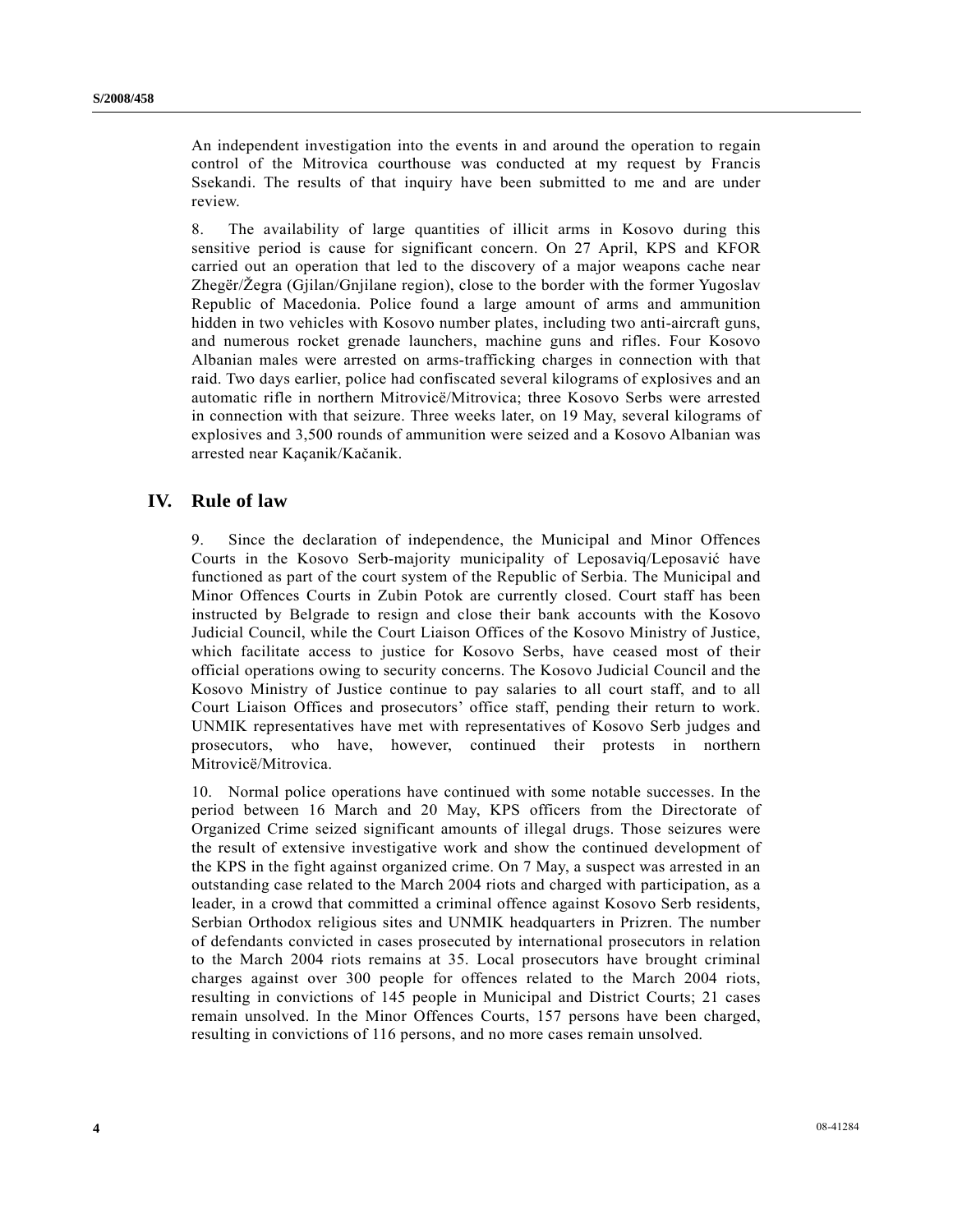## **V. Economy**

11. I have been informed that as of 30 June, the European Commission will end funding for operations of the economic reconstruction pillar of UNMIK (pillar IV) and that, as a result, pillar IV will cease all substantive operations. In paragraph 9 of my special report (S/2008/354), I brought to the attention of the Security Council my concern that that decision left UNMIK without the technical capacity or budgetary allocation to replace experts funded by the European Commission or to perform functions currently carried out by pillar IV, where that may be required. Pillar IV had been an integral component of UNMIK since its inception and I wish to extend my appreciation to the European Commission for its support in that crucial sector over the past nine years. UNMIK has taken the necessary legislative measure to ensure that trust funds of the Kosovo Trust Agency will continue to remain under its authority in the form of UNMIK executive decision 2008/26, which prohibits any transfer of such funds without UNMIK involvement. That measure will protect the Kosovo Trust Agency trust funds even in the face of possible challenges to the authority of the Kosovo Trust Agency over such funds or over socially owned enterprises in general. UNMIK will not, however, be in a position to take enforcement actions on that legislative measure, should that become necessary.

12. Kosovo has become increasingly integrated into the regional economy, although it continues to experience difficulties owing to the contested nature of its status. UNMIK, in cooperation with the Ministry of Trade and Industry, was fully involved in the initial steps of the implementation of the new Central European Free Trade Agreement. However, the recent decision of the Government of Serbia to challenge and not implement the customs regime established along the Administrative Boundary Line with Kosovo, despite its written commitment to do so, may cause significant difficulties for relations between the signatories.

13. Owing to a lack of customs controls at the Administrative Boundary Line, a significant amount of goods destined for local markets are not being declared, and smuggling through unapproved crossing points has increased. The situation is leading to losses in Kosovo's budget revenue due to the non-declarations to customs and increased smuggling of key commodities, especially fuel, by organized criminal elements. Moreover, the smuggling of expired food represents a significant threat to public health.

14. An International Monetary Fund (IMF) mission visited Kosovo in April to assess the macroeconomic framework and fiscal policies. The IMF recently revised upwards the Kosovo gross domestic product (GDP) figures, which are now estimated at  $63,343$  million  $(61,573$  per capita) in 2007, and forecast a real GDP growth of about 5 per cent per annum over a five-year period. The Government of Kosovo is preparing for a donor conference scheduled to take place in Brussels on 11 July. In preparation for the event, Kosovo's medium-term expenditure framework is currently being updated with new policy priorities and a public investment programme.

15. Audit reports on the Kosovo budget have revealed many weaknesses and inefficiencies in the management of public money. The implementation of public investment projects remains weak, as demonstrated by substantial underspending of capital. There are deficiencies in the administration of taxes, which have to be tackled to improve the business climate, without eroding the budget revenue base.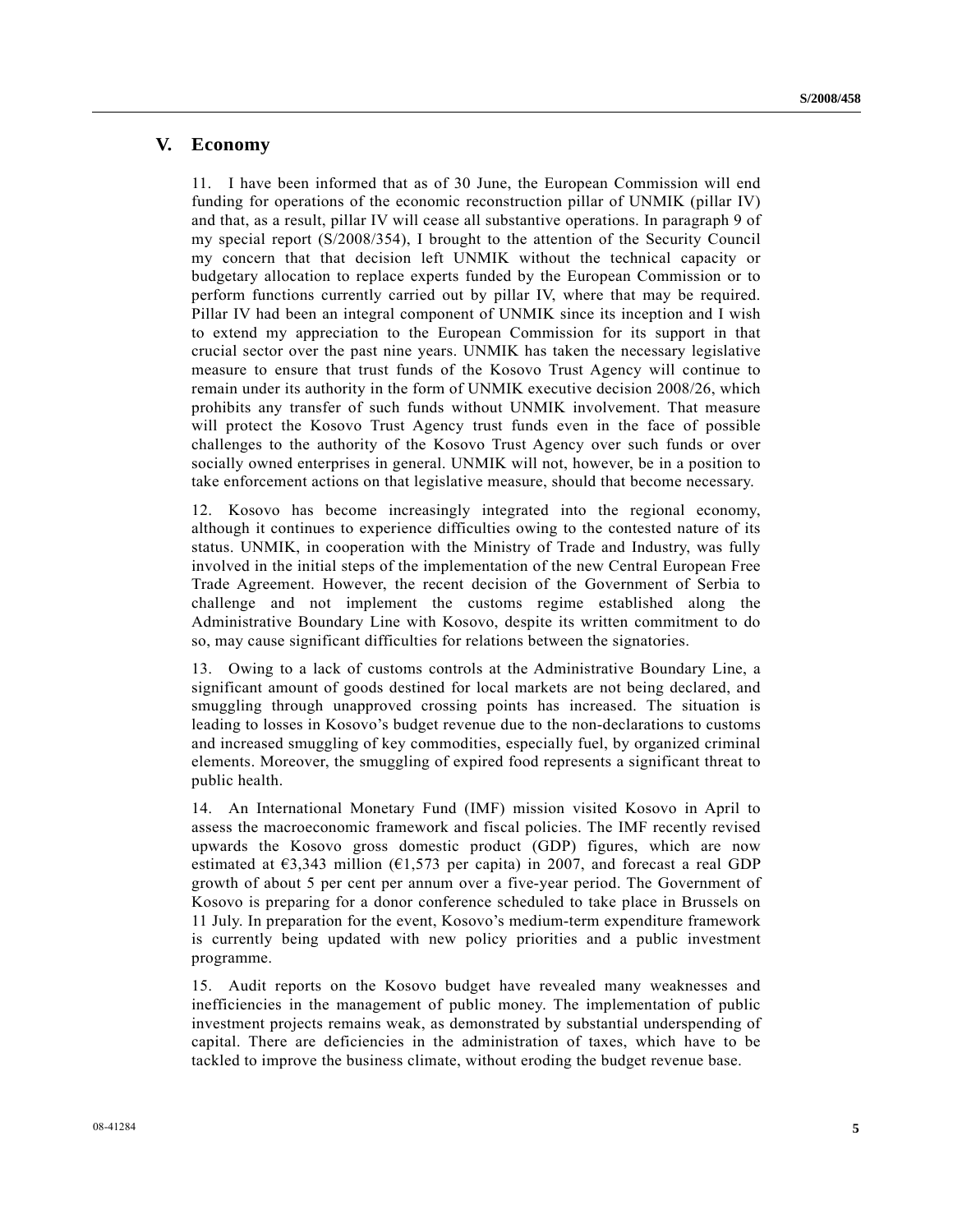## **VI. Governance**

16. Almost all municipalities have made significant progress in implementing Regulation 2007/30, which amends Regulation 2000/45 on Self-Government of Municipalities in Kosovo, expanding the role of local authorities and changing some of their personnel and financial administration structures. New Kosovo municipal administrations have consolidated their activities by taking measures to foster transparency and accountability, including opening the meetings of their Board of Directors to the public, establishing committees to review the status of illegal constructions and the usurpation of municipal property, as well as establishing municipal Human Rights Units. Six of the units are now operational in the municipalities of Podujevë/Podujevo, Fushë Kosovë/Kosovo Polje, Vushtrri/Vučitrn, Novobërdë/Novo Brdo, Klinë/Klina and Malishevë/Mališevo. All units will have a minimum of three officers, with the unit coordinator being the Gender Officer of each municipality.

## **VII. Cultural and religious heritage**

17. Work on reconstruction of cultural and religious heritage has continued on residual projects from 2007, six of which were completed during the reporting period with another three expected to be concluded by the end of June 2008. In order to accommodate Serbian Orthodox Church and Serbian Government concerns, UNMIK has agreed to lead the Kosovo representation on the Reconstruction Implementation Committee, in agreement with the Kosovo authorities. The first meeting in 2008 of that Committee was held on 6 June with the participation of UNMIK, the Kosovo Ministry of Culture, Youth and Sports and the Serbian Orthodox Church, chaired by the Council of Europe. Participants were informed about the reconstruction activities that have taken place during the first five months of 2008 and about the preparation of new project proposals.

18. In order to address a long-standing dispute over land surrounding the Visoki Dečani Monastery, my Special Representative issued two executive decisions, by which he ordered that the cadastral records for that land — which appeared to have been amended in 2001 without due process of law — should be corrected, without prejudice to ongoing judicial proceedings. On 3 June, the municipal authorities of Deçan/Dečani issued a statement rejecting the implementation of the executive decisions, claiming that they legalized "forceful decisions" taken by Serbia during the Milošević regime in the 1990s. On 12 June, the UNMIK Municipal Representative in Deçan/Dečani was attacked by unknown assailants as he entered his residence and suffered light injuries. That attack followed threats made by a local leader of the War Veterans Association Kosovo against the Deputy Municipal Representative two weeks earlier. On 16 June, my Special Representative wrote to Bishop Teodosije of the Serbian Orthodox Church and the Mayor of Deçan/Dečani stating that, even if the Municipality refused to change the cadastre records, the executive decisions had the force of law and effectively altered the cadastre records accordingly.

19. The Ministry of Culture, Youth and Sports finalized drafts of seven subsidiary laws required for the implementation of the Cultural Heritage Law promulgated in November 2006. The draft laws are expected to be issued by June 2008. During the reporting period, KPS carried out 12 arrests and recorded a total of 27 incidents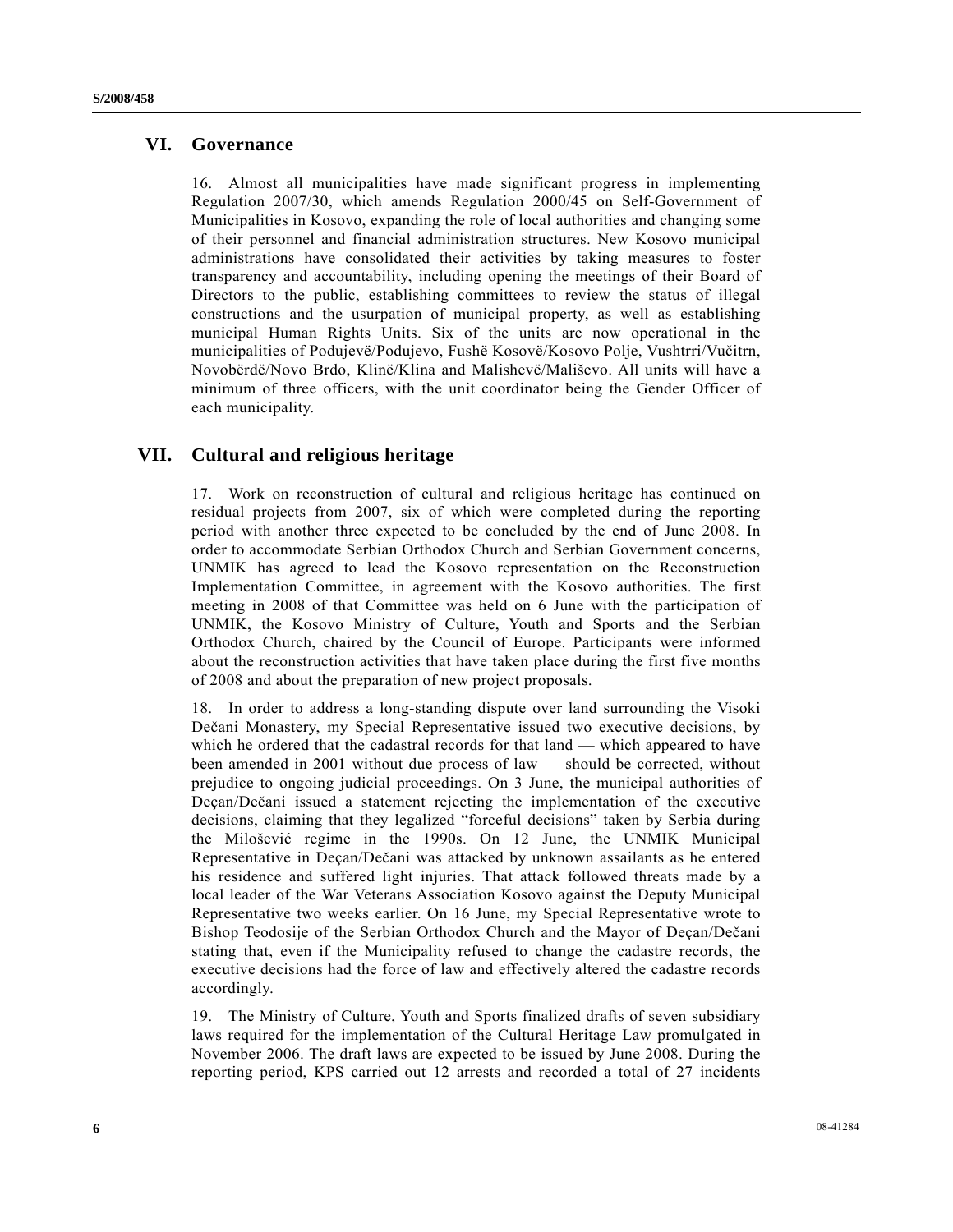against various religious or cultural sites, including 14 petty thefts and 10 acts of vandalism, with one taking place at an archaeological site.

## **VIII. Standards and European integration**

20. As previously reported, the standards programme was incorporated into Kosovo's European Partnership programme in 2006, and as such continues to be the focus of a sustained effort on the part of Kosovo's institutions and strong engagement and support on the part of the international community. Details of developments in fields covered by the standards during the reporting period are set out in the technical assessment of standards implementation contained in annex I to the present report. Work continued on a new European Partnership Action Plan agreed with the European Union and published on 13 February 2008, which builds on the findings of the 2007 European Commission progress reports on Serbia and on Kosovo under resolution 1244 (1999).

21. I note that at the request of my Special Representative, the Office of Internal Oversight Services conducted a comprehensive and independent audit from June to August 2007 to assess the UNMIK overall performance of its mandate, with a view to identifying lessons learned and best practices in the areas of rule of law, civil administration and reconstruction and development. Subsequently, the Office of Internal Oversight Services submitted its report on the comprehensive audit of the UNMIK mandate implementation to the General Assembly on 18 April 2008 (A/62/807). That report identified a number of failures and deficiencies in the implementation of the mandate in those areas. My Special Representative raised concerns that in his view the report did not reflect a balanced assessment of the UNMIK performance throughout the course of its nine years in Kosovo. Taking into account the evolving circumstances on the ground, my Special Representative will continue to monitor existing gaps in the standards implementation and assist the local authorities in implementing the standards in order to fulfil the UNMIK mandate under resolution 1244 (1999).

### **IX. Human rights and humanitarian issues**

22. The Prime Minister's Advisory Office on Good Governance, Human Rights, Equal Opportunity and Gender is finalizing the latest draft of the Human Rights Strategy and Action Plan. It includes inputs from all ministries' Human Rights Units, and will be a key Kosovo-wide policy and operational framework for implementation and coordination of human rights activities in all sectors for the coming three years. Following the establishment of Human Rights Units in line ministries, similar units have been established in 23, or approximately 70 per cent, of all municipalities.

23. The Human Rights Advisory Panel is now fully operational. The secondment of an expert from the European Court of Human Rights has boosted its technical capacity for human rights legal research, analysis and drafting. An electronic case management system has been set up, strengthening operational capacity. To promote public awareness of its mandate, it has embarked on an information campaign that includes meetings with non-governmental organizations and civil society groups, dissemination of information brochures, and running a public service announcement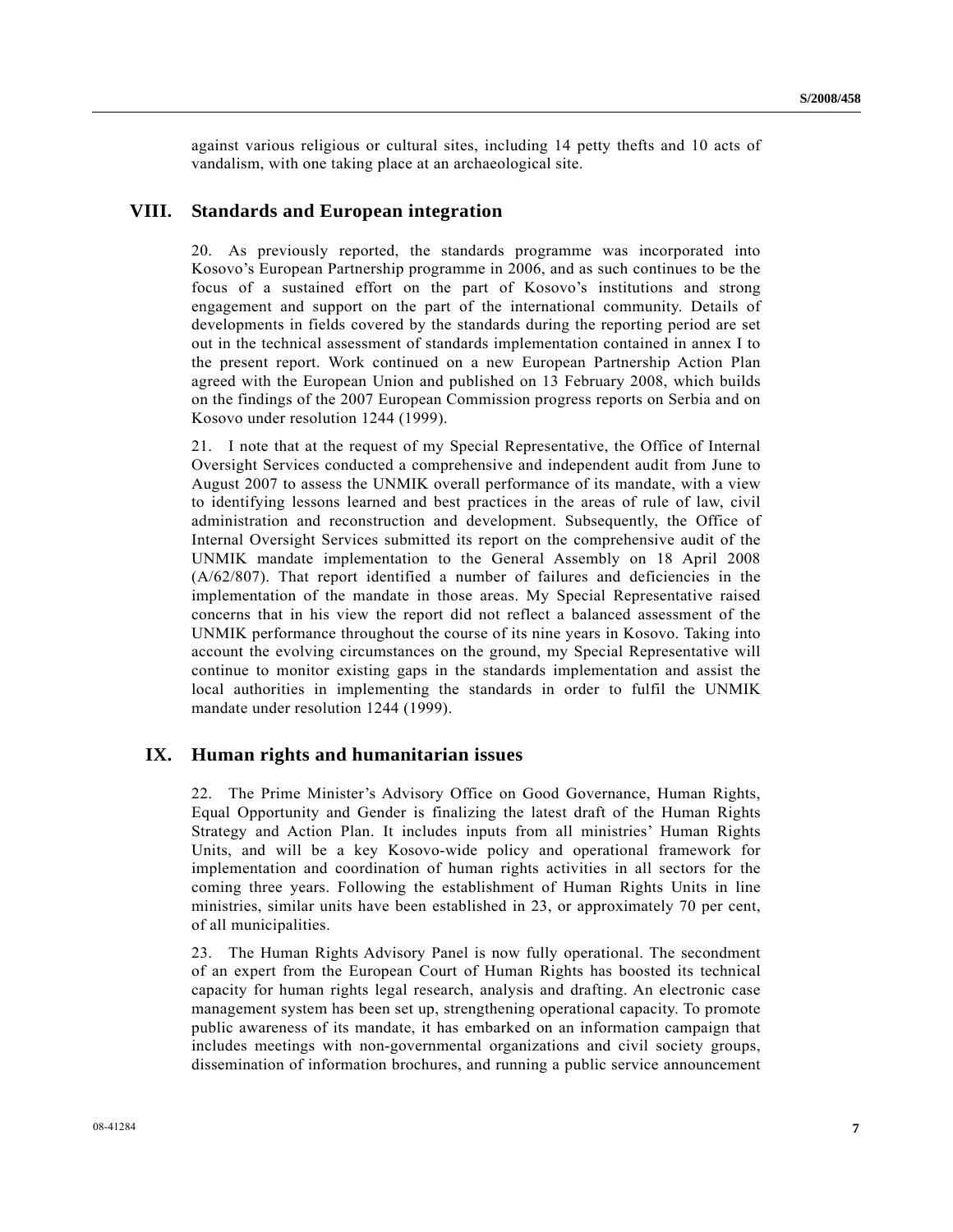on local Kosovo and Serbian television. Of the 26 cases it has received so far, the Panel has now issued decisions on admissibility in 9 cases, with 6 being declared admissible and 3 inadmissible. The cases deal, inter alia, with property rights, right to life, freedom of expression and administration of justice. Certain cases still raise issues concerning the effectiveness of legal remedies available to the complainants under the legal system in Kosovo as it currently stands. The Assembly of Kosovo is in the process of selecting candidates for the position of Ombudsperson, but there are serious concerns that the selection process has become highly politicized.

24. UNMIK has pursued an increasing engagement with civil society in collaboration with United Nations agencies, funds and programmes in Kosovo. The objective is to strengthen inter-agency mechanisms that will support the Kosovo government in both development efforts and response to emergencies by promoting efficient information-sharing and improved coordination. It is expected that a good flow of information will lead to coherent executive-level decision-making on humanitarian and development issues and will contribute to the promotion of peace and security. To that end, UNMIK is now hosting a monthly Inter-Agency Meeting, including major non-governmental organizations and the International Red Cross and Red Crescent Movement.

## **X. Returns**

25. Between January and May 2008, 215 displaced persons, including 49 Kosovo Serbs and 108 Roma, Ashkali and Egyptians, returned to Kosovo, which shows a downward trend that can be attributed to the recent political developments, including the declaration of independence by Kosovo. The boycott by Kosovo Serb representatives of various decision-making forums on returns, namely the Municipal Working Groups and Task Forces, has affected the work and quality of decisions on communities and returns-related issues and activities. For example, the Municipal Returns Strategies in a number of municipalities have not yet been finalized and adopted. Further obstacles to returns include the lack of funding and the absence of dialogue and cooperation between the authorities in Pristina and Belgrade, as well as a lack of economic opportunities and occupation of property.

26. Outreach visits by Kosovo's leaders to the Kosovo Serbian communities, including by President Sejdiu and Prime Minister Thaci, have continued to take place. However, it was only at the insistence of UNMIK that those activities were included, at a late stage, in Kosovo's medium-term expenditure framework, which forms the basis for a donor conference expected to take place in July. That points to the need for strengthened efforts by the Kosovo Government to promote and implement returns and reintegration of minorities. The arrest of a Kosovo Serb internally displaced person visiting Kosovo from Serbia on 12 March for alleged war crimes, which took place after the declaration of independence of Kosovo, and an attack against a Kosovo Serb returnee on 21 May also seriously hampered returnrelated activities, including "go-and-see visits". Despite concerns among the Kosovo Serb community over the more strict implementation by Kosovo Police Service officers of the rules and procedures regarding vehicle registration plates, vehicle insurance and drivers' licences, the Kosovo Police Service has reported that freedom of movement for Kosovo Serbs has been at its required level.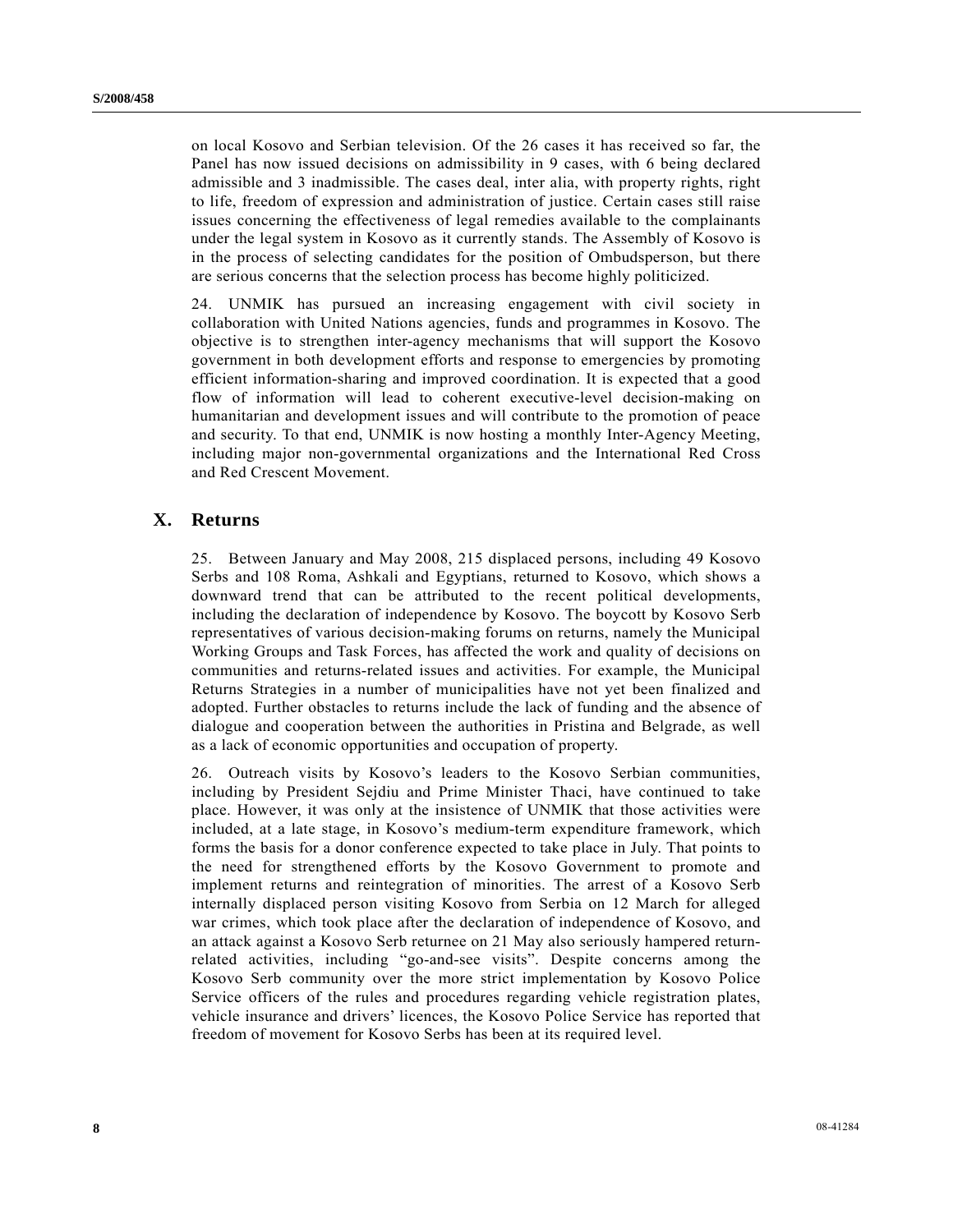27. Although the Ministry of Communities and Returns generally cooperates with the international community, it still faces challenges in undertaking returns and community development projects, as well as in addressing policy issues. Lack of sufficient transparency and disregard of rules and procedures hamper the functionality of the ministry and result in a lack of confidence in the institutions among members of the Kosovo Serb and other minority communities. The Ministry of Communities and Returns has approved the concept paper for the Llapje Sellë/Laplje Selo (Pristina region) return project costing  $\epsilon$ 2 million, the first to be approved by Ministry of Communities and Returns in 2008, which will relocate internally displaced persons to a location other than their place of origin, with the construction of three apartment blocks to house 60 displaced and vulnerable families, or approximately 200 people.

28. The Serbian Government-funded Badovci i Ri/Novi Badovac return project in Graçanicë/Gračanica (Pristina region) has stalled after the municipality failed to grant land for the project. The project envisions building housing for 70 Kosovo Serb internally displaced person families originally from other areas in Kosovo and is covered by the Protocol of Cooperation on returns signed by Pristina, Belgrade and UNMIK on 6 June 2006, which allows the return of individuals to locations in Kosovo other than their place of origin. There has been increasing Kosovo Albanian political opposition to the Protocol and its application in the case of groups of Kosovo Serb returnees, including questioning the validity of Kosovo's signature on the document. This is a worrying development that could have implications for similar returns projects.

## **XI. Observations**

29. The United Nations has maintained a position of strict neutrality on the question of Kosovo's status. However, since Kosovo's declaration of independence, UNMIK has been confronted with a substantially changed situation in Kosovo and has faced fundamental challenges to its authority and role. As I have communicated to the Security Council, in the light of these developments, it is my assessment that UNMIK can no longer perform as effectively as in the past the vast majority of its tasks as an interim administration throughout all of Kosovo.

30. Taking into account the profoundly changed reality in Kosovo, and in the interests of maintaining peace and stability in Kosovo and in the region, I have decided to move forward with the reconfiguration of the international civil presence within the framework of resolution 1244 (1999) and as set out in my special report to the Security Council. It is my view that the reconfiguration of UNMIK, which will be carried out in full accordance with resolution 1244 (1999), is in the interests of the United Nations and that its implementation will serve to safeguard UNMIK's achievements. Accordingly, I have instructed UNMIK to cooperate with the European Union, in order for it to assume an enhanced operational role in Kosovo in the area of the rule of law under the overall authority of the United Nations, in accordance with resolution 1244 (1999), and under a "United Nations umbrella" headed by my Special Representative.

31. The dialogue with Belgrade on issues of mutual concern referred to in my letter to President Tadić is of crucial importance for the efforts of the United Nations in Kosovo. My Special Representative stands ready to engage in an open,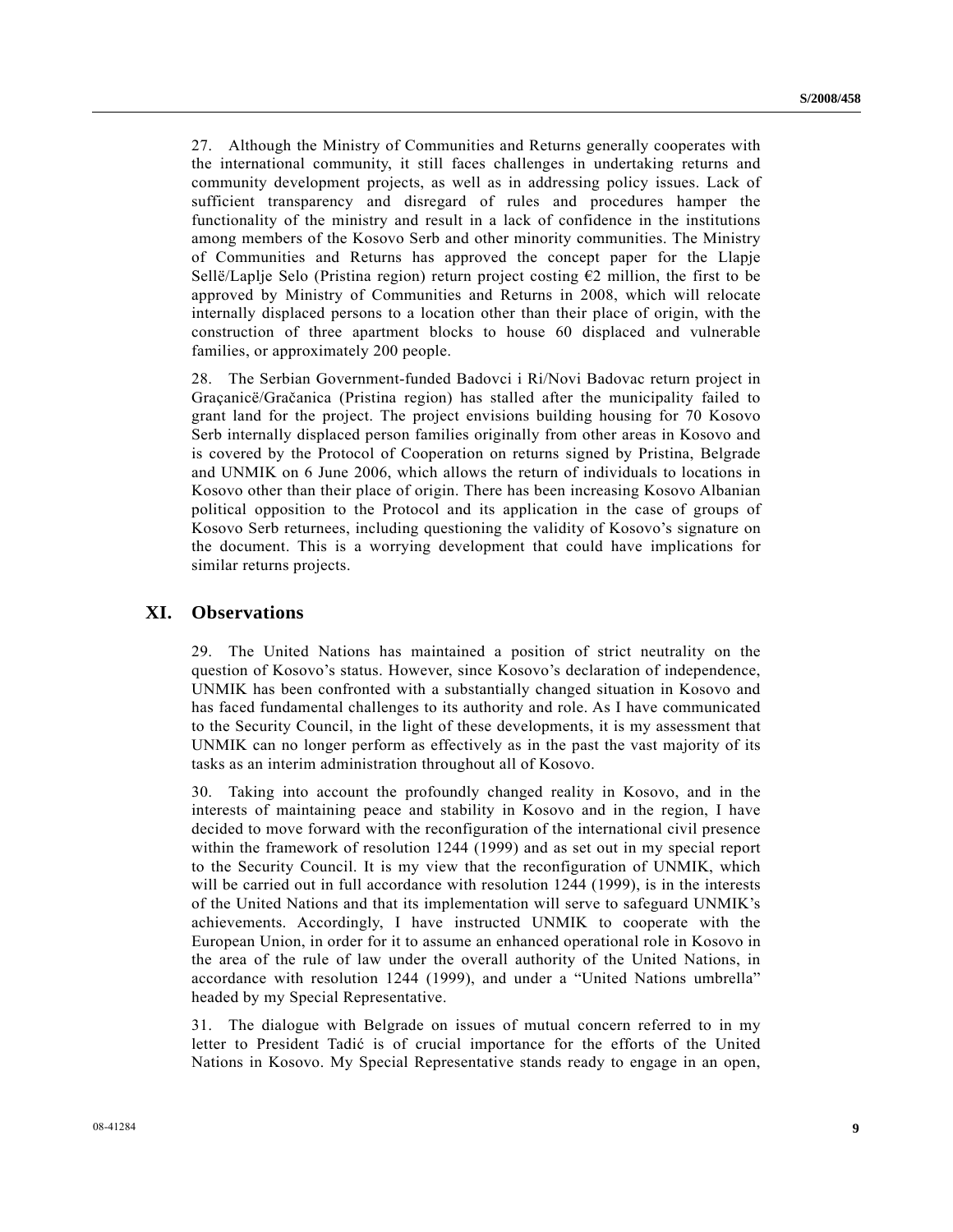transparent and balanced manner with the authorities in Belgrade in order to develop this dialogue, with a view to implementing practical arrangements in the six areas I have set out. He will do so in close cooperation and consultation with the authorities in Pristina and with relevant stakeholders.

32. UNMIK will continue to support Kosovo in its effort to consolidate democratic governance institutions, advance economic growth and move towards a future in Europe as part of the western Balkans. Building a society in which all communities can coexist in peace remains a difficult and long-term challenge in Kosovo. I call upon the authorities in Pristina and Belgrade and representatives of all of Kosovo's communities to continue to work together with UNMIK, and upon States members of the Council and the broader international community to support Kosovo in this effort.

33. I would like to express my appreciation and gratitude to my previous Special Representative, Joachim Rücker, as well as to my current Special Representative, Lamberto Zannier, and to the staff in UNMIK, for their dedicated efforts and commitment to move Kosovo forward during a challenging time. I would also like to extend my thanks to the United Nations partners — KFOR, the European Union, the Organization for Security and Cooperation in Europe — as well as to the United Nations agencies, funds and programmes and other contributors for their support.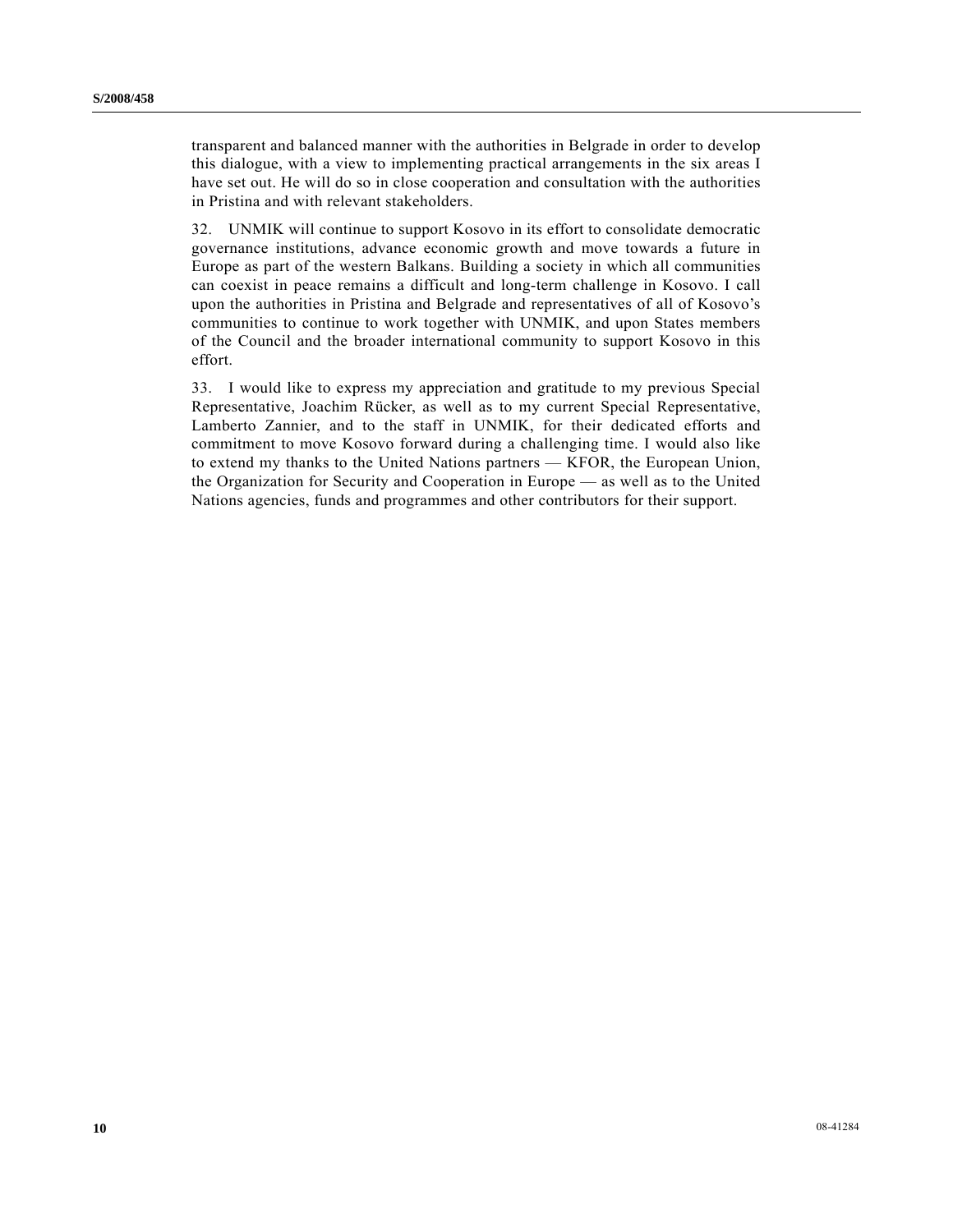## **Annex I**

# **Technical assessment of progress in the implementation of the standards for Kosovo**

 **Prepared by the Special Representative of the Secretary-General for Kosovo, 15 June 2008** 

## **Functioning democratic institutions**

1. Four Kosovo Serb Assembly members continued their boycott of the work of the Assembly that began on 17 February. The remaining six Kosovo Serb members, who are part of the caucus of the Independent Liberal Party, ended their boycott of Assembly plenary sessions on 19 March. The two Independent Liberal Party ministers have also restarted attending the meetings of the Government on a regular basis. Eleven Kosovo Serb civil servants are working in the Assembly. Their attendance at work has not been affected by political developments. The auditing of the financial disclosure reports of the political entities that participated in the November 2007 elections continued. The Election Complaints and Appeals Commission imposed fines on 49 entities for non-submission of pre-campaign reports and on 22 entities for non-submission of campaign reports.

2. Some Kosovo Serb leaders have announced the formation of parallel municipal assemblies based on the local elections organized by Belgrade in Kosovo Serb areas on 11 May. In Shtërpcë/Štrpce and Novobërdë/Novo Brdo, the Kosovo Serb civil servants and members of the municipal assemblies continued to boycott the municipal structures. In Viti/Vitina, the Kosovo Serb staff of the Municipal Community Office first suspended cooperation with the municipality following the declaration of independence, then stopped reporting to work in late March. Despite these announcements, some Kosovo Serb civil servants have ended boycotts of their municipalities and returned to work in Lipjan/Lipljan and Fushë Kosovë/Kosovo Polje.

3. Internal audit units are functioning in all ministries, and all municipalities, with the exception of Obiliq/Obilić and Prizren, have established such units. In April, the Central Unit for the Harmonization of Internal Audit became operational. The Anti-Corruption Agency submitted its first annual report to the President of the Assembly of Kosovo on 3 March.

4. The Senior Public Appointments Committee voted recently to dismiss the permanent secretary of the Ministry of Health without affording the permanent secretary a hearing or the procedural right to object. In the case of the permanent secretary of the Ministry of Justice, however, the Senior Public Appointments Committee set up a panel to investigate the matter. The Special Representative of the Secretary-General subsequently wrote to the Prime Minister calling for greater impartiality and depoliticization of the Senior Public Appointments Committee.

5. During the reporting period, the Independent Oversight Board resolved 79 appeals, and compliance with the rulings of the Independent Oversight Board increased. Since the beginning of the year only seven decisions remained unimplemented and those have been referred to the Kosovo Assembly. However, the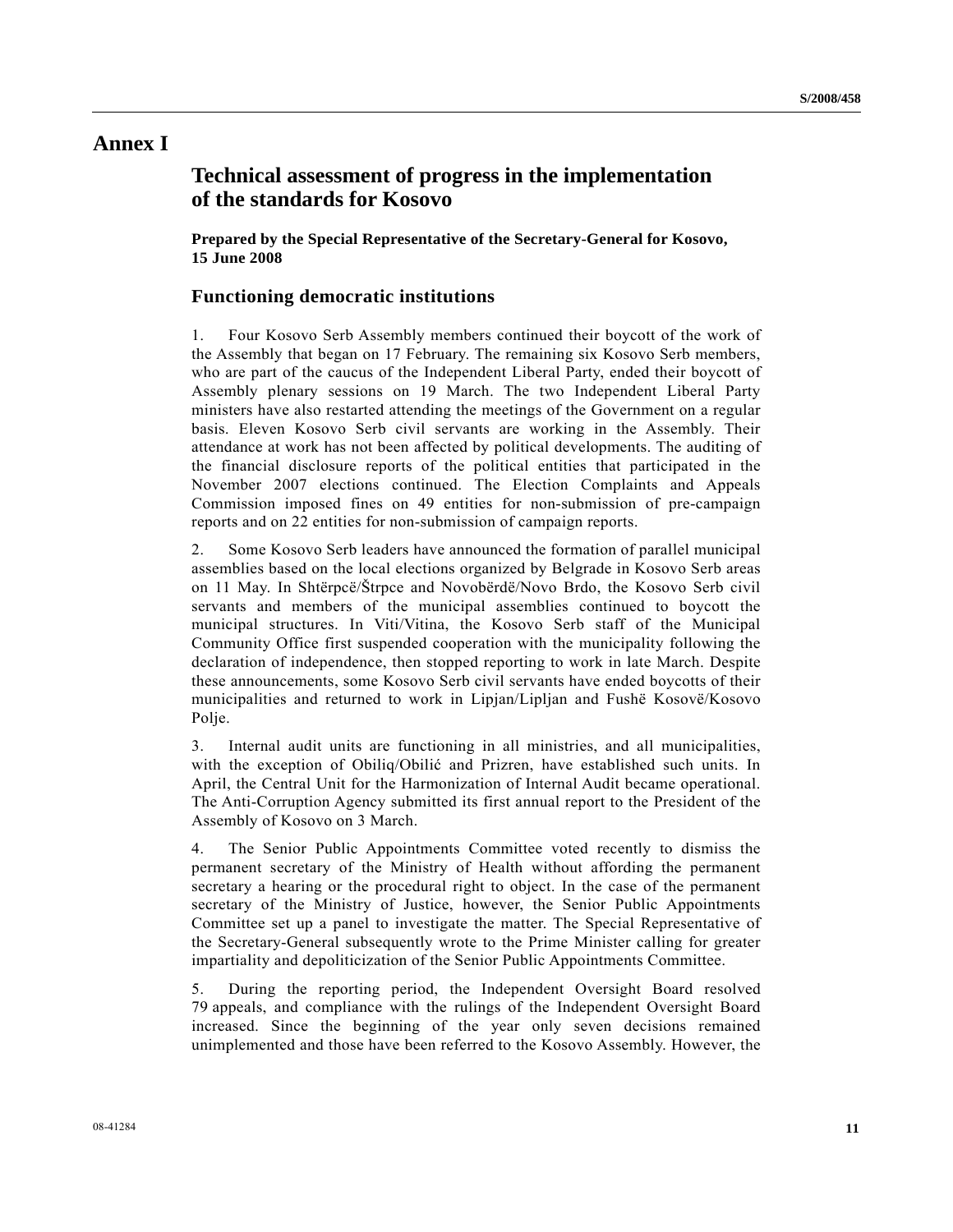Independent Oversight Board is still short of one member and lacks sufficient funds and office equipment.

6. Of the 27 concerned municipalities 22 have reported on Fair-Share Financing expenditures for the first quarter of 2008. The predominantly Kosovo Serb municipalities of Zvečan/Zveçan, Leposavić/Leposaviq, Zubin Potok, Štrpce/Shtërpcë and Novobërdë/Novo Brdo failed to submit their reports on time. The overall spending of the 22 reporting municipalities of 9.6 per cent falls below the official target of 12.5 per cent. Only the municipalities of Rahovec/Orahovac, Podujevë/Podujevo, Mitrovicë/Mitrovica and Prishtinë/Priština fulfilled their quotas. Compared to the same period of 2007, both the number of reporting municipalities and the overall level of spending show a noticeable decrease.

7. The implementation of the Law on the Use of Languages continues to suffer from insufficient allocation of human and financial resources. The Government has yet to conduct a public information campaign on the law. Only one municipality has adopted a municipal regulation on the use of languages. Of the 145 laws promulgated by the Special Representative of the Secretary-General, 95 have been published in the Official Gazette of the Provisional Institutions for Self-Government.

8. On 24 April, the Government of Kosovo approved the Kosovo programme on gender equality, which focuses on education of women, integration of women into the economy, labour and social welfare, culture and media, health, gender relations and decision-making processes. Currently, women hold 34 senior positions in the central government institutions (13.2 per cent). At the managerial level of heads of division, sector and unit, the ratio is 26 per cent women and 74 per cent men. The Office of the Prime Minister has agreed to the request of the Agency for Gender Equality to be involved in all working groups preparing draft laws for the Government.

9. The second round of the award of grants to minority, multi-ethnic and disadvantaged media is still pending. The first grants were awarded in 2006. No grants were distributed in 2007. Radio Television of Kosovo has so far transferred  $€176,000$  to the Minority Media Fund for the year 2007. Radio Television of Kosovo is legally obliged to transfer 5 per cent of the public broadcast fee it collects to the media minority fund, although the equivalent of seven months of contributions remains to be transferred.

## **Challenges ahead**

10. The Senior Public Appointments Committee and the Independent Oversight Board are important institutions in the development of a professional and non-partisan impartial civil service. Appropriate oversight of the Senior Public Appointments Committee should be exercised to ensure that it functions according to rules of procedure. The Independent Oversight Board should be properly staffed and resourced.

11. The Kosovo Government needs to actively raise public awareness of the Law on Languages and the Language Commission, its mandate and complaint procedure, and provide the Commission with adequate resources to enable it to function properly.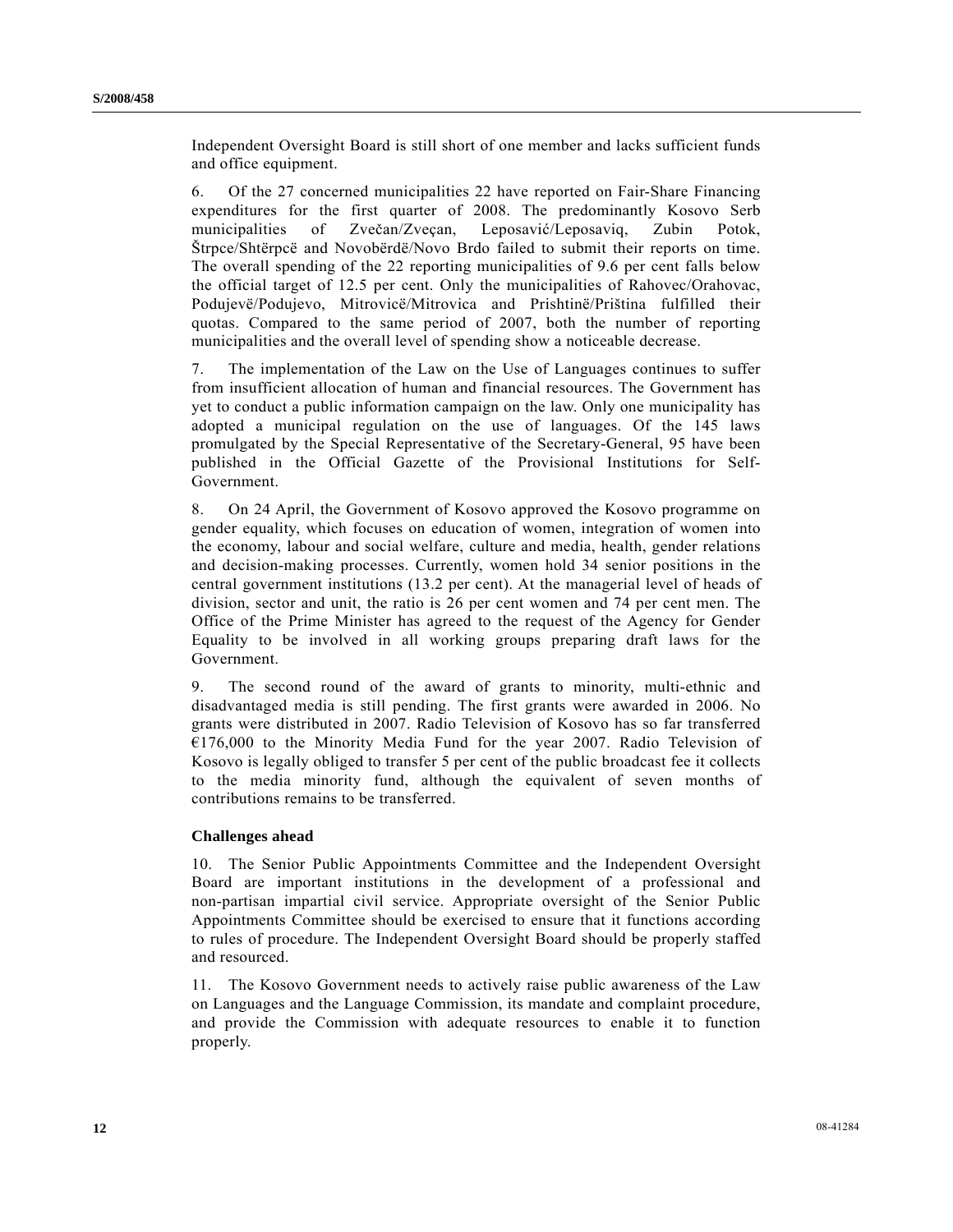12. Additional efforts are needed to redress the backlog of unpublished legislation in the Official Gazette.

13. The Kosovo Assembly needs to approve the Kosovo programme for gender equality and provide adequate funding for its implementation.

14. The Government needs to renew its support to minority, multi-ethnic and disadvantaged media using the funding available to it from the public broadcast fee.

## **Rule of law**

15. Crime clearance rates remained comparable for all communities.

16. On 7 May, a suspect identified as a leader of rioting in Prizren in March 2004 was arrested and charged with offences related to the burning of Kosovo Serb homes and Orthodox churches, and the throwing of stones at police buildings and UNMIK offices in Prizren.

17. On 27 May, the Kosovo Special Prosecutors Office secured a conviction against four out of five defendants for trafficking in persons, money-laundering, and facilitating prostitution. They were sentenced to five to six years of imprisonment, and fined approximately €85,000. On 14 May, a Kosovo Special Prosecutors Office indictment was confirmed against a number of suspects in a case involving the murder of a Kosovo Police Service (KPS) officer. The Special Prosecutor is currently prosecuting another case involving five Kosovo Albanian defendants charged with attempted aggravated murder and weapons offences in the attempted murder of the head of a Kosovo regulatory agency.

18. On 17 April, an international prosecutor secured a conviction against two Kosovo Albanian defendants for aggravated murder and attempted aggravated murder in the murder of one witness and the attempted murder of another in a sensitive war crimes case. The defendants were both sentenced to 25 years in prison. On 23 May, an international prosecutor secured a conviction against a Kosovo Serb for war crimes and sentenced him to eight years' imprisonment in connection with the large-scale destruction and theft of Kosovo Albanian property, intimidation, and endangering lives through the use of explosives and firearms from March through May 1999.

19. Minority representation within the KPS remained roughly constant at 15.5 per cent (9.9 per cent Kosovo Serb). Minority representation in the Kosovo Correctional Service remained at 14.2 per cent (10.3 per cent Kosovo Serb). Female representation held steady at 13.5 per cent in the KPS and 16.9 per cent in the Kosovo Correctional Service.

20. The suspension of over 300 Kosovo Serb KPS officers following their refusal to work under the recognized KPS chain of command through regional headquarters to main headquarters in Prishtinë/Priština continues to be a challenge as it has created a shortfall of officers in the Gjilan/Gnjilane and Prishtinë/Priština regions. The Government decided on 30 May to continue to pay the suspended police officers in an effort to encourage them to return to their posts. An operational plan to assist Kosovo Serb KPS officers who wish to return to work has been put in place and there are indications that a significant number of officers are considering returning; 17 have actually returned.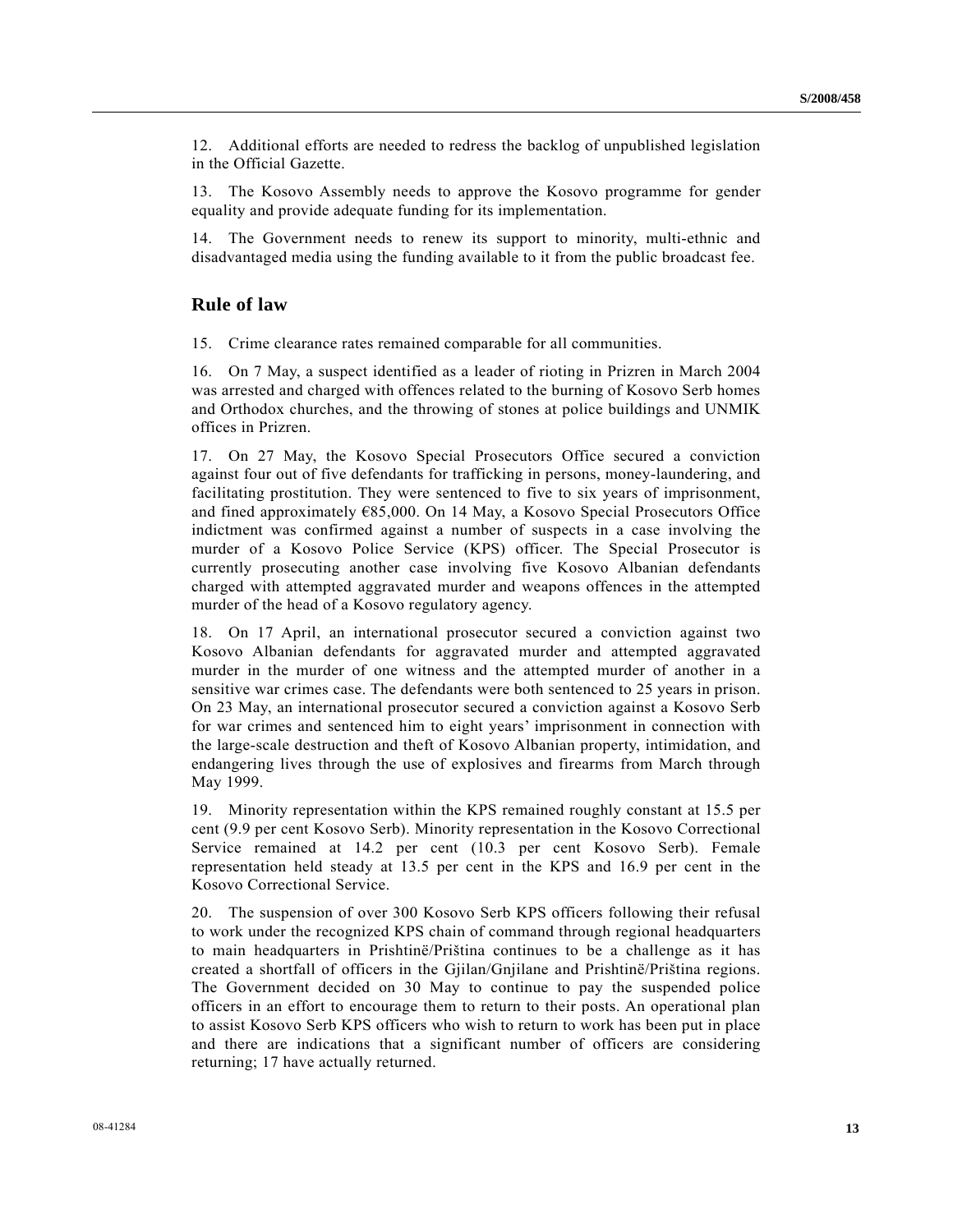21. Currently, no Kosovo Albanian KPS officers are allowed in north Mitrovica owing to security concerns after incidents that occurred following the declaration of independence. Only UNMIK Police and the remaining Kosovo Serb KPS officers are responding to police calls and conducting investigations.

22. The Kosovo Correctional Service has begun the procedure to advertise vacancies for the positions currently occupied by 74 Kosovo Serb staff who have been boycotting their workplaces in the Gjilan/Gnjilane and Lipjan/Lipljan Detention Centres and Lipjan/Lipljan Prison since the declaration of independence. However, those staff members have not been dismissed, continue to receive their salaries, and remain able to return to their positions should they be willing to do so.

23. Following the declaration of independence, the judicial system in north Mitrovicë/Mitrovica stopped functioning, negatively affecting police investigations and prosecutions of criminal cases. The courts that were housed in the north Mitrovicë/Mitrovica complex have been closed since 21 February and they are now temporarily located in Vushtrri/Vučitrn, where they are handling only urgent matters.

#### **Challenges ahead**

24. Substantial efforts are needed to retain the Kosovo Serb police officers or to hire new ones in order to maintain multi-ethnicity of the KPS and ensure law and order in the minority communities.

25. A draft Regulation on Witness Protection has been elaborated and is under review.

26. The Law on Courts should be finalized. With the change of administration under the new Minister, the Ministry of Justice has significantly redrafted the law and it remains to be approved by the Office of the Prime Minister.

27. The creation of a unified department or agency for missing persons and forensics within the Ministry of Justice is foreseen in the Law on the Establishment of the Department of Forensic Medicine, which is currently being drafted.

28. The management of the Kosovo Judicial Council disciplinary system must be improved to clear the backlog of cases. There are 57 outstanding disciplinary cases before the two Kosovo Judicial Council Disciplinary Committees. Neither Committee has met since late 2007.

## **Freedom of movement**

29. In Klinë/Klina, Istog/Istok and Pejë/Peć, Kosovo Serb returnees as well as displaced persons attended the Orthodox Easter services in Budisalc/Budisavci, Gorioč Monastery and Peć Patriarchate without any escort.

30. A Kosovo Serb returnee in Deçan/Dečani was physically assaulted by an unknown person on 21 May. The mayor of Deçan/Dečani and the KPS commander visited the victim the following day, strongly condemned the attack and promised to identify and bring the perpetrator to justice.

31. The number of passengers using the humanitarian bus service increased from 26,295 in January to 30,400 persons in April. The humanitarian bus line from Kodra e Minatorve/Mikronaselje, a Kosovo Albanian neighbourhood in northern Mitrovicë/Mitrovica, to the southern part of Mitrovicë/Mitrovica was restored on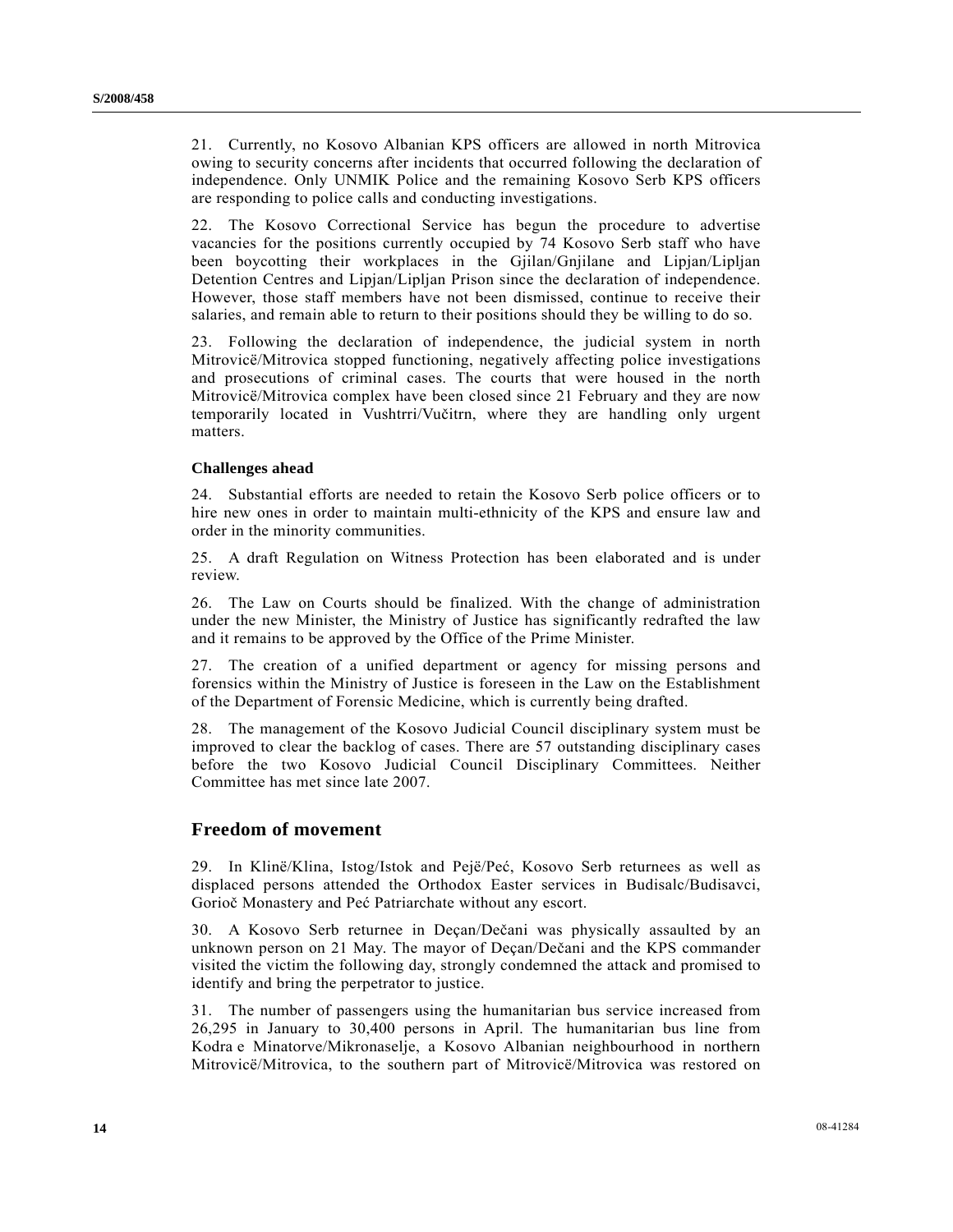7 April after being temporarily halted following the declaration of independence. The private minibus service that offers transport to Kosovo Albanians travelling from Leposaviq/Leposavić to southern Mitrovicë/Mitrovica also has resumed with KPS escorts after being temporarily suspended on 17 March.

32. The railway service between Zveçan/Zvečan and Fushë Kosovë/Kosovo Polje has still not resumed after it was stopped in early March when Serbian Railways began illegally operating train service in the north of Kosovo. Kosovo Serb staff have ceased to report to work in the railway service since 17 February. The current suspension of train service has negatively impacted the freedom of movement of Kosovo Serbs, especially those in Vushtrri/Vučitrn, Obiliq/Obilić and Fushë Kosovë/Kosovo Polje.

#### **Challenges ahead**

33. The Kosovo Government needs to ensure that any new contractor for the humanitarian bus service retains the confidence of the Kosovo Serbs and members of other communities that rely on the service.

#### **Sustainable returns and the rights of communities and their members**

34. The number of minority returns to Kosovo is unsatisfactory: United Nations High Commissioner for Refugees estimates that only 181 minority community members returned during the first four months of 2008, with the highest number of returns in the regions of Pejë/Peć and Prishtinë/Priština. As of April 2008, the total number of minority returnees since 2000 is estimated at 18,158.

35. The first organized return project of the year, funded by the British Government, was launched on 8 May for the return of 15 displaced families to Berkovë/Berkovo in Klinë/Klina municipality.

36. The funding gap for returns remains at  $E17$  million for 21 organized multi-sectoral returns projects.

37. On a "go-and-see visit" arranged by the Danish Refugee Council to Istog/Istok, members of the Egyptian community from Rudesh/Rudeš (Istog/Istok) settlement, who are currently displaced in Montenegro, were not allowed to return to their place of origin, which is now within the boundaries of a protective zone surrounding the Gorioč monastery. They were offered three alternative sites for return, namely, Serbobran/Srbobran, Dubravë/Dubrava and Zallq/Žac; talks on this issue are still ongoing. It was also reported that strong reactions were expressed by the receiving community of all ethnic groups against their relocation in their villages.

38. In May, the Ministry of Communities and Returns assumed the oversight responsibility and funding of the management of Camp Osterode, which provides temporary shelter to Roma, Ashkali and Egyptian internally displaced persons in northern Mitrovicë/Mitrovica.

39. With the signing of a memorandum of understanding on 23 May between the Ministry of Communities and Returns and an internally displaced person association, the Ministry expects to enhance its relations with internally displaced person associations in various communities and returns-related projects in the future, recognizing them as essential partners in all central-level decision-making processes related to returns.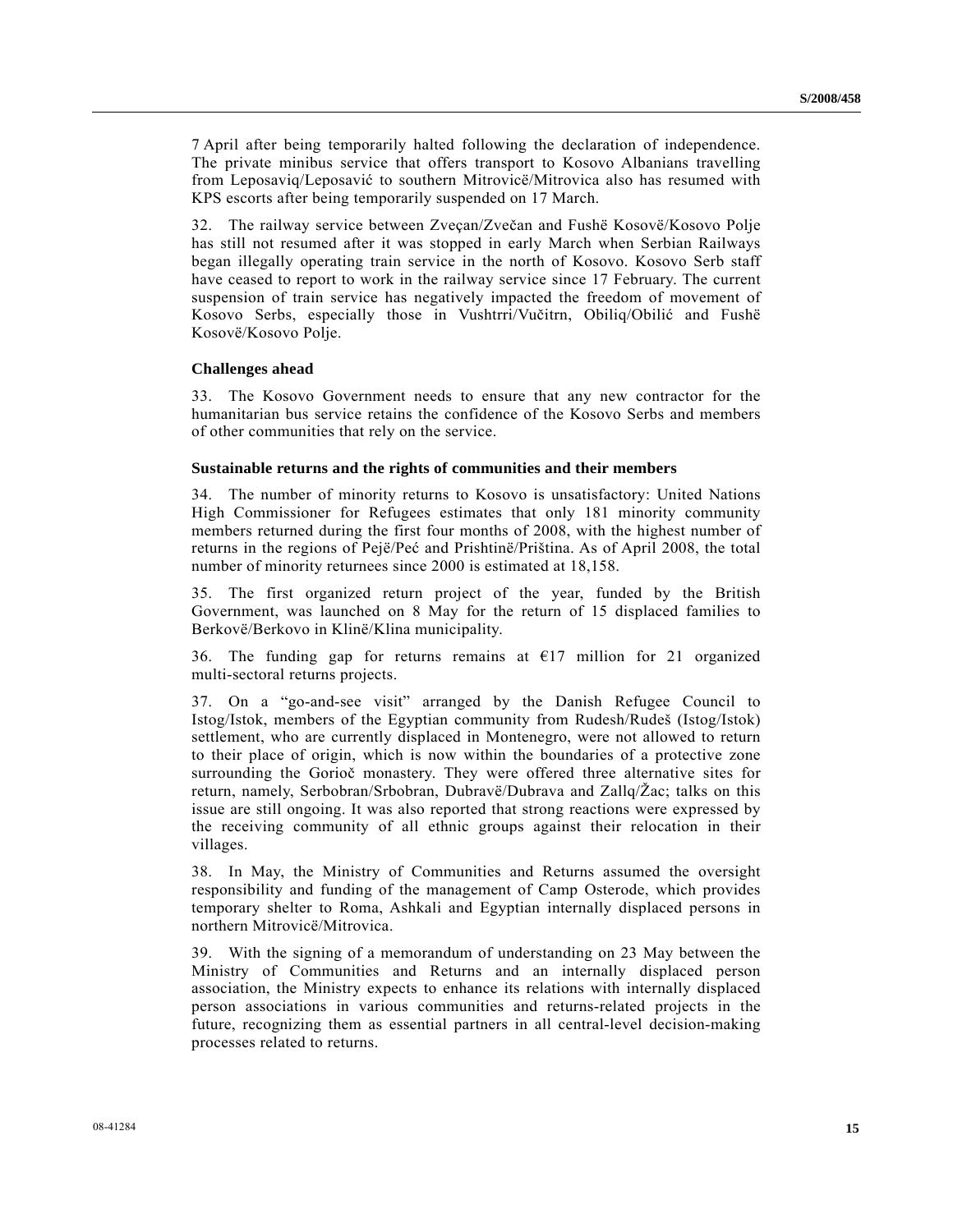40. Expenditure management and compliance with civil service recruitment rules by the Ministry of Communities and Returns have improved. In May, the Ministry conducted the recruitment of a total of nine vacancies according to relevant civil service rules and regulations to redress irregular appointments. The Ministry has also demonstrated a marked decline in wasteful expenditures compared to last year and has managed its running expenditures so far this year according to the rules and regulations.

41. In a gesture of goodwill, President Sejdiu paid a visit to the first Serb returnees to Deçan/Dečani at their residence in March.

42. From January to April, 853 people were involuntarily repatriated to Kosovo, with the largest number of deportees coming from Germany (208 people). The figure has decreased compared to the same period last year, when there were 961 involuntary repatriations. A total of 3,125 individuals were repatriated to Kosovo in 2007, compared to 3,598 in 2006.

#### **Challenges ahead**

43. The Kosovo Government needs to demonstrate its commitment to implementing the Protocol on Returns.

44. To address the communication gaps among the internally displaced persons and the Kosovo Government, the Ministry of Communities and Returns should undertake intensive contacts with displaced persons, internally displaced person associations, as well as the media and other organizations that are devoted to communities in and returns to Kosovo.

### **Economy**

45. The Ministry of Finance and Economy is preparing a medium-term expenditure framework for 2009-2011, which the Kosovo Government will present at a donor conference scheduled for 11 July 2008 in Brussels.

46. As at 30 April, the Kosovo Trust Agency has launched 30 waves of privatization, with 551 new companies derived from the assets of 313 socially owned enterprises tendered for sale. As at 30 April, total privatization proceeds amounted to more than  $\epsilon$ 378 million. Of this amount,  $\epsilon$ 75.6 million is due to the eligible former workers of privatized enterprises, of which  $E15.5$  million has already been disbursed to the Independent Union of Trade Unions, which distributes the proceeds to the eligible former workers.

47. The Kosovo Energy Corporation revenue collection for the first quarter of 2008 stood at 40.6 per cent of energy available for sale, an increase of more than 7 per cent compared to the collection rate of 33.3 per cent of energy available for sale in the last quarter of 2007. This represents a slight decrease for the same period in 2007.

#### **Challenges ahead**

48. Deficiencies in the administration of taxes need to be tackled to improve the business climate without eroding the budget revenue base.

49. The audit reports on the Kosovo budget reveal many weaknesses and inefficiencies in the management of public money. Budget organizations need to undertake immediate steps to implement the Auditor General's recommendations.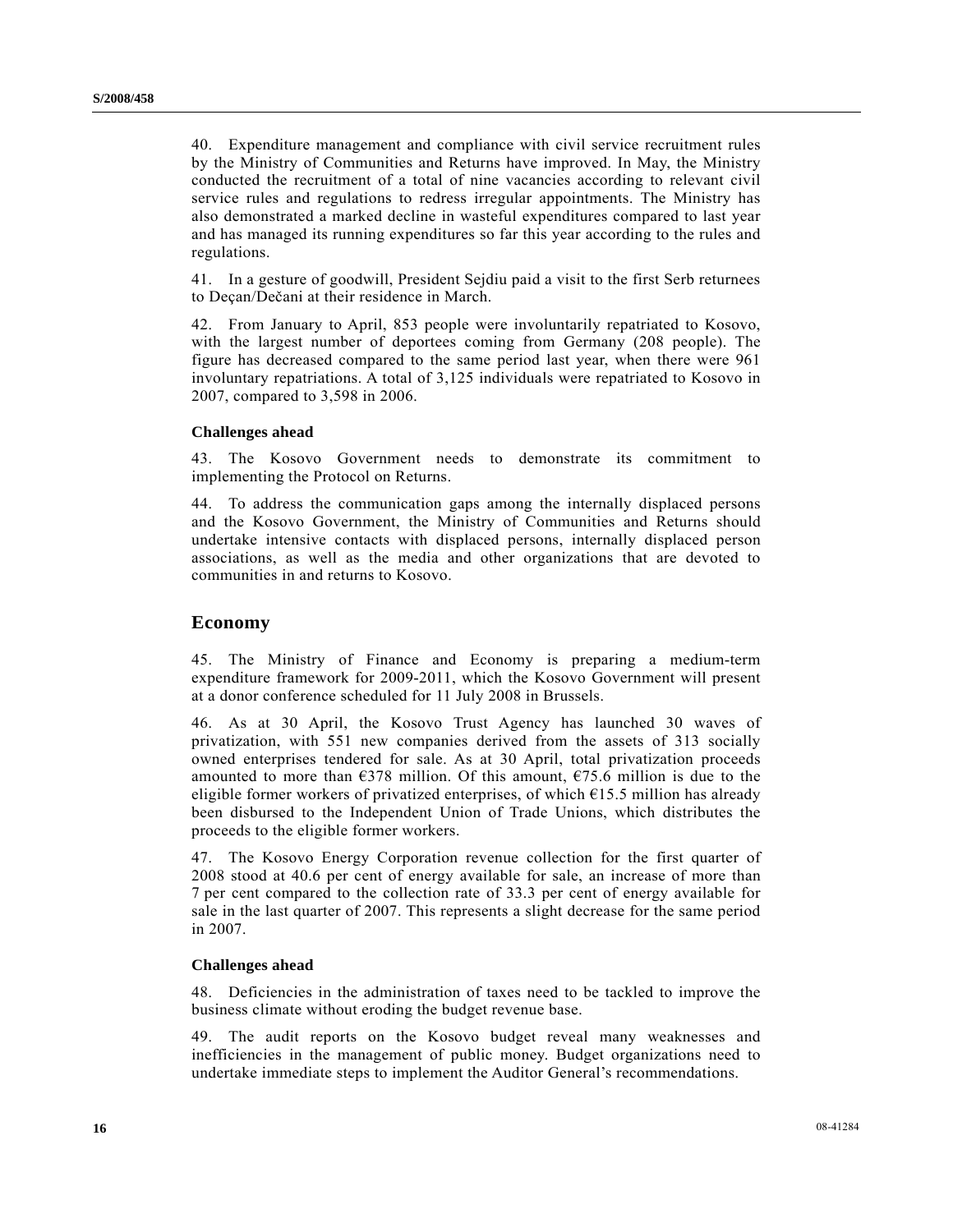50. The implementation of public investment projects remains weak, resulting in substantial underspending of capital budgets.

## **Property rights**

51. Of the 29,160 cases adjudicated by the Housing and Property Claims Commission, 11 decisions are pending implementation. All of them pertain to properties located in the northern part of Mitrovicë/Mitrovica.

52. The Kosovo Property Agency has received a total of 39,583 claims covering agricultural, commercial and residential properties, with more than 90 per cent of claims pertaining to agricultural property, and has closed the claim intake. So far, the Kosovo Property Claims Commission has issued decisions on 8,295 claims (amounting to 21 per cent of the total caseload).

53. The Kosovo Property Agency continues to implement the rental scheme for properties under its administration. Under the scheme, there have been 823 evictions (344 during the reporting period), while 940 occupants currently pay rent, achieving a total rental income of €693,433.

#### **Challenges ahead**

54. The draft Law on Sales of Apartments Where Tenure Rights Exist needs to be amended in order to expressly recognize final decisions of the Housing and Property Claims Commission and thus ensure rights protection when privatizing apartments and prevent unlawful deprivations of possessions.

55. New members of the Supervisory Board of the Kosovo Property Agency have not yet been appointed.

56. The development and approval of the procedure for calculation and provision of monetary compensation for successful residential property claims need to be defined and approved by the Supervisory Board of the Kosovo Property Agency.

## **Cultural heritage**

57. Work on reconstruction of cultural and religious heritage has continued on residual projects from 2007, six of which were completed during the reporting period with another three expected to be concluded in June 2008.

58. The Special Representative of the Secretary-General issued two executive decisions regarding a continuing property dispute involving the Visoki Dečani Monastery. The decisions require cadastral records to reflect the Monastery's possession of particular land parcels pursuant to a 1997 Deed of Gift. The order to change the cadastre was required to rectify what appear to be arbitrary changes to the possession list, without due process of law, in contravention of the Deed of Gift. The decisions are without prejudice to ongoing judicial proceedings which challenge the Deed of Gift. The municipality has refused to comply with the order contained in the Executive Decision.

59. Works on the Hadum Mosque in Gjakovë/Djakovica under the auspices of the United Nations Educational, Scientific and Cultural Organization with a United States donation, commenced in April and should be completed by October.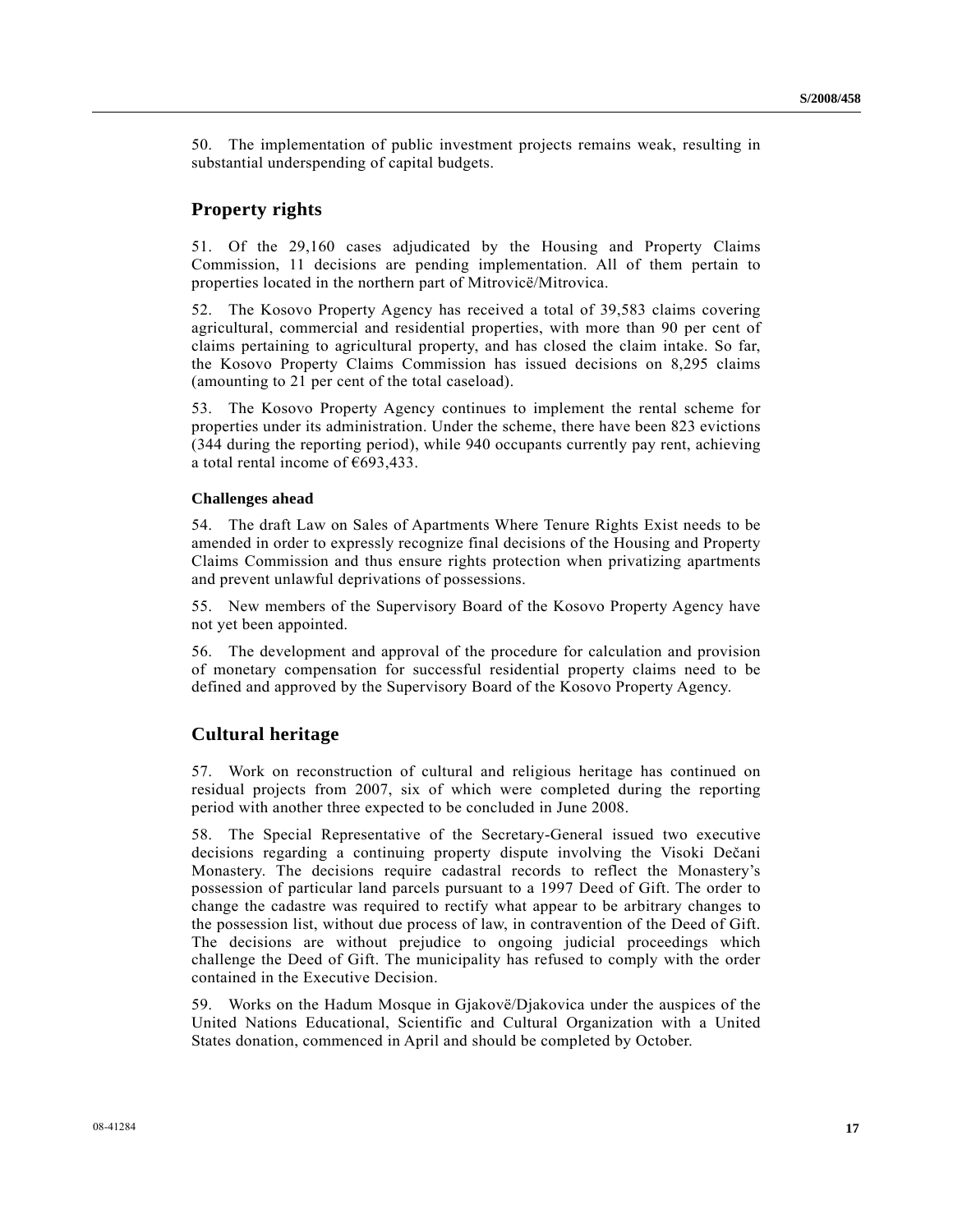60. During the reporting period, the KPS recorded a total of 27 incidents against various religious or cultural sites. Of these, 14 were related to petty thefts, often involving minors. A total of 12 suspects were arrested while investigations were continuing in other cases.

61. KPS patrols and visits to cultural and religious sites continue on a regular basis. The 24-hour static presence at the St. Nicholas Church in Prishtinë/Priština continues and a private security company hired by the Ministry of Culture, Youth and Sports continues to provide additional security measures at a selected number of Serbian Orthodox sites, including the St. George Church in Prizren.

### **Challenges ahead**

62. The Government needs to continue to work on ways to ensure necessary protection of cultural heritage sites and to conduct public awareness campaigns on a continuous basis. The Reconstruction Implementation Committee will need the continued support of all stakeholders, particularly the Serbian Orthodox Church, in order to conclude its undertaking. Urgent measures must be taken to establish the Kosovo Council for Cultural Heritage.

## **Kosovo Protection Corps**

63. Minority representation in the Kosovo Protection Corps went down slightly from 6.5 to 6.2 per cent throughout the reporting period. The representation of Kosovo Serbs declined from 1.4 to 1 per cent. The Kosovo Protection Corps had 2,876 active members, out of which 178 are minorities (38 Kosovo Turks, 35 Kosovo Ashkali, 34 Kosovo Bosniak, 30 Kosovo Serbs and 41 from other Kosovo communities).

64. Following the declaration of independence on 17 February, eight Kosovo Serb members of the Kosovo Protection Corps stopped working. No disciplinary action has been taken against them so far and efforts continue to persuade them to return to work.

65. The Kosovo Protection Corps remains focused on developing and maintaining its operational capability. From 22 March to 12 April, a detachment of Kosovo Protection Corps deminers accompanied by an UNMIK representative took part in rescue operations in the village of Gërdec near Tirana, Albania, to help deal with the consequences of the explosion of an ammunition depot on 15 March.

#### **Challenges ahead**

66. The Office of the Kosovo Protection Corps Coordinator and KFOR continue to work together on initiatives to maintain and enhance engagement with the Kosovo Protection Corps through activities which sustain its operations and preserve its public standing.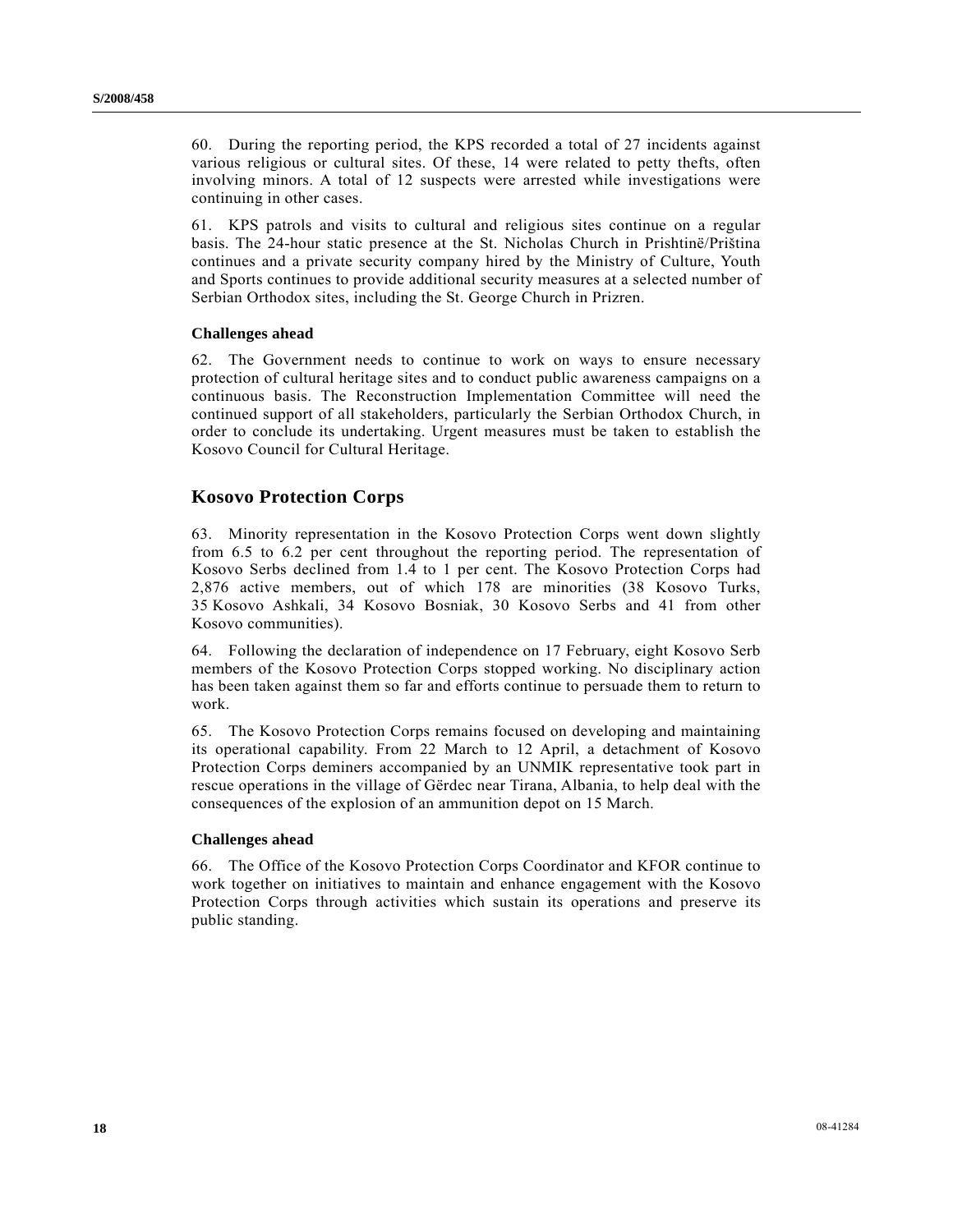# **Annex II**

# **Composition and strength of the UNMIK police (as at 15 June 2008)**

| Country        | Number         | Country                                                 | Number |
|----------------|----------------|---------------------------------------------------------|--------|
| Argentina      | 10             | Malawi                                                  | 4      |
| Austria        | 22             | Nepal                                                   | 12     |
| Bangladesh     | 160            | Norway                                                  | 10     |
| <b>Brazil</b>  | $\overline{2}$ | Pakistan                                                | 181    |
| Bulgaria       | 46             | Philippines                                             | 48     |
| China          | 18             | Poland                                                  | 140    |
| Croatia        | 14             | Portugal                                                | 1      |
| Czech Republic | 23             | Romania                                                 | 181    |
| Denmark        | 20             | <b>Russian Federation</b>                               | 41     |
| Finland        | 8              | Slovenia                                                | 14     |
| France         | 41             | Spain                                                   | 14     |
| Germany        | 133            | Sweden                                                  | 37     |
| Ghana          | 34             | Switzerland                                             | 7      |
| Greece         | $\overline{2}$ | Turkey                                                  | 128    |
| Hungary        | 14             | Uganda                                                  | 4      |
| India          | 99             | United Kingdom of Great<br>Britain and Northern Ireland | 49     |
| Italy          | 44             | United States of America                                | 183    |
| Jordan         | 68             | Ukraine                                                 | 183    |
| Kenya          | 14             | Zambia                                                  | 10     |
| Kyrgyzstan     | 7              | Zimbabwe                                                | 24     |
| Lithuania      | 6              |                                                         |        |
| <b>Total</b>   |                |                                                         | 2056   |

# **Composition of the Kosovo Police Service (as at 15 June 2008)**

| Category                      | Percentage | Number  |
|-------------------------------|------------|---------|
| Kosovo Albanians              | 84.51      | 5980    |
| Kosovo Serbs                  | 9.92       | 702     |
| Other ethnic minority members | 5.57       | 394     |
| <b>Total</b>                  |            | 7076    |
| Men                           | 86.48      | 6 1 1 9 |
| Women                         | 13.52      | 957     |